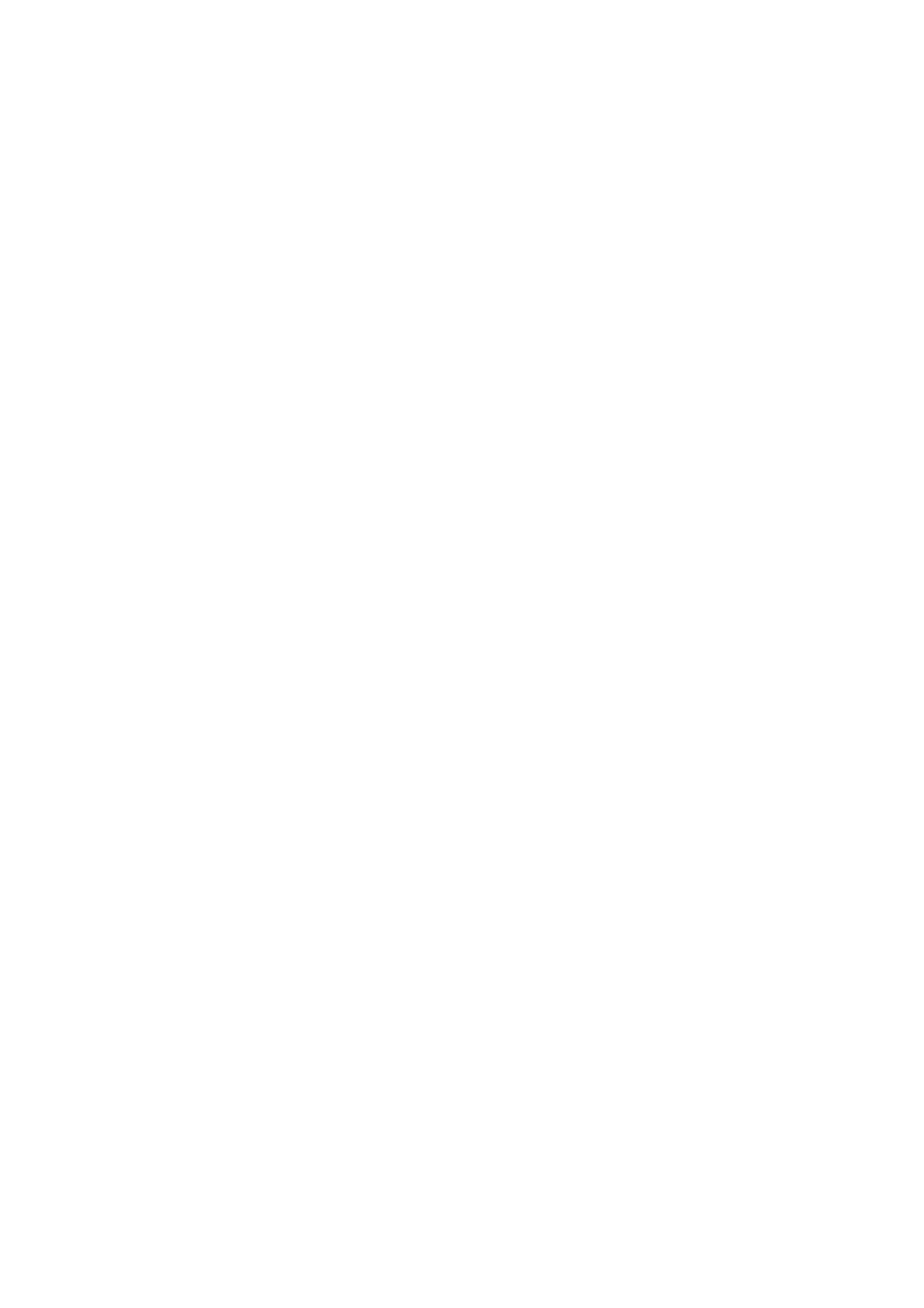#### **1 HISTORICAL DEVELOPMENT OF THE PROBATION SERVICE SYSTEM**

#### **1.1 The start of probation in France**

Probation was introduced in France in 1958 in the form of the suspended sentence with probation (sursis avec probation or SME). A new department that reports to the prison service that in turn is part of the Ministry of Justice runs this service. Known as the Committee for Probation and assistance to released prisoners (Comité de Probation et d'Assistance aux Libérés or CPAL), it is also responsible for monitoring those on conditional release. It is a recent government service but one whose origins date back to the end of the nineteenth century. Conditional release (libération conditionnelle) dates back to 1885 in a period when the government was faced with the problems of persistent reoffenders that resulted in the Loi de Relégation (an Act introducing a form of preventive detention) being passed. Scientific circles that represented positivism<sup>1</sup> were in favour of this Act. Specialists in prison science were not sure and wanted it to be part of a general penal policy designed to prevent reoffending.

 In 1882, René Bérenger, senator and creator of the general prisons' society who believed in reforming convicted prisoners, submitted a draft law "on preventive measures to combat reoffending". That law was passed on 14 August 1885 (it is a charitable law of rehabilitation and pardon, said the rapporteur of the Chamber of Deputies).2 It provided that patronage societies or institutions should be responsible for monitoring the conduct of released prisoners. It was a Royal Decree of 1819 that laid down the initial foundations on which the supervision of released prisoners<sup>3</sup> was built. The first society for the supervision of released prisoners was created in Paris in 1869. It was therefore quite natural that they would be called on to support prisoners who are on conditional release. Convicted prisoners were supervised by charitable organisations until the creation of the CPAL.

 At that time, whereas probation was developing in the United States and England, in continental Europe progress was slower. It would appear that the predominance of written law prevented the empirical development of the methods of conditional suspended sentence.4 In order to combat short prison sentences given to first offenders, Senator Bérenger submitted a new draft law establishing the suspended sentence. This law was passed on 26 March 1891. It made no provision for supervising the convicted prisoner. Although this new sentence had the benefit of being more in line with the spirit of continental law "by retaining a solemn dimension when it was pronounced"5 it slowed down the development of probation. In fact, nothing changed in the legislation until 1945,

1

<sup>1</sup> R. Badinter – "La prison républicain" - Fayard – 1992 – p.115.<br>
<sup>2</sup> Ibid – p. 169.<br>
<sup>3</sup> Euchus – "Le patronage des prisoners libérés – Bulletin de la

Fuchus – "Le patronage des prisoners libérés – Bulletin de la société générale des prisons,<br>June 1889 (ENAP's digital library – historic documents.

J. Faget – Le rhizome pénal – Research paper GERICO 1989 – roneo – p.12.

 $5$  J. Faget – op.cit – p.12.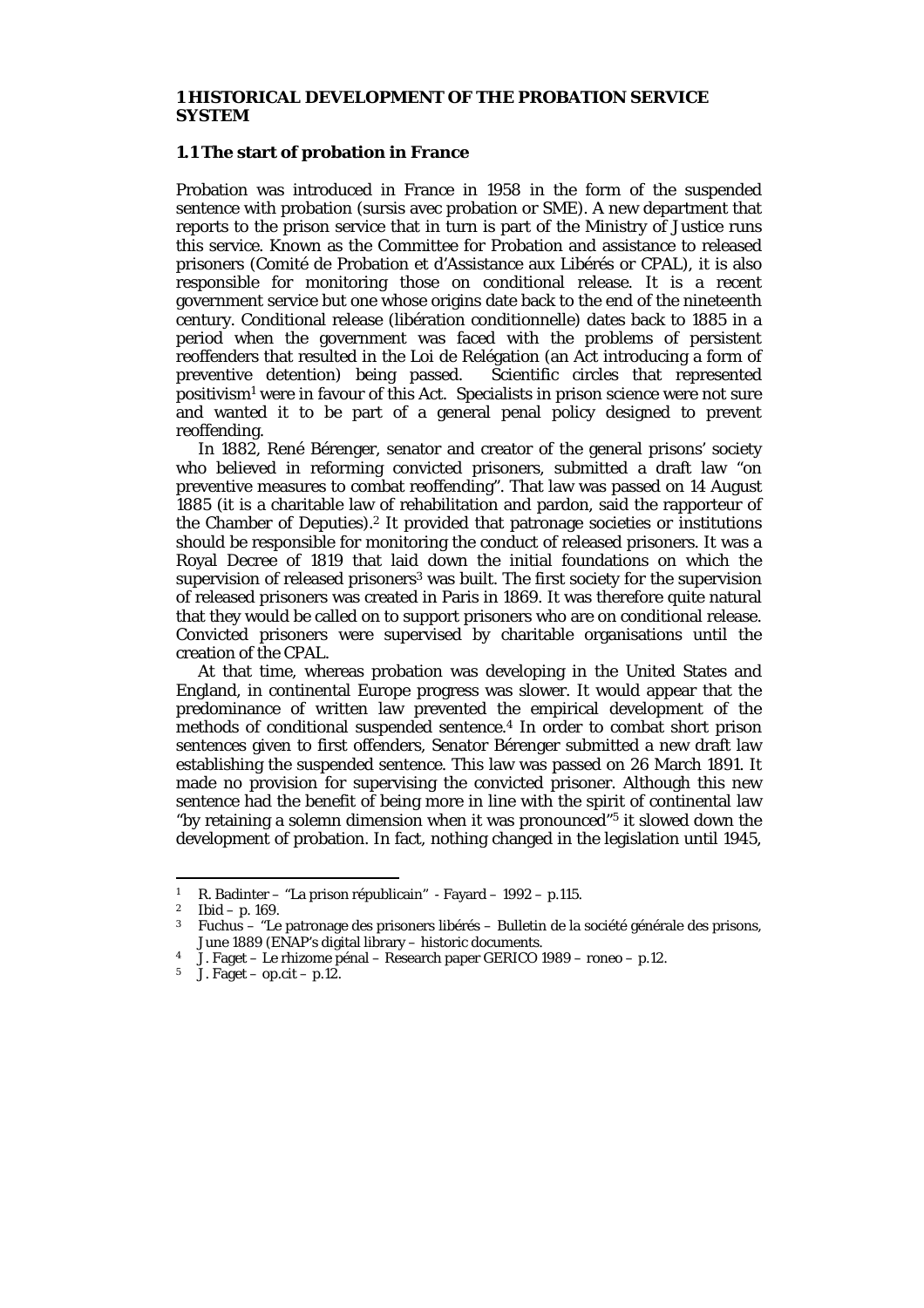with the exception of youth justice that introduced supervised release in 1912. From an institutional point of view, the prison service became part of the Ministry of Justice on 13 March 1911.

 In 1945, the prisons were full (more than 60,000 inmates) and in very poor condition. The country was destabilised and the prison service even more so. It was against that background that Paul Amor was appointed Director of the Prison Service and set about reforming it. The reform was centred on 14 points, one of which provided for the creation of a social service in each prison whose task, inter alia, would be to prepare for release on parole and post-sentence supervision. The social service was also responsible for coordinating private initiatives.6 In 1946, the committees for probation and assistance to released prisoners were established within each court and responsible for supervising prisoners released on parole and acting as advocates for those who are released definitively. From that time, several people asked for a probation system to be created in order to combat reoffending and tailor the treatment in prison to the individual.7 From 1951, several experiments were conducted on the initiative of the Toulouse, Lille, Mulhouse and Strasbourg prosecution departments. Despite several draft laws, it was not until 1958 that the probation service was created.

 The French Code of Criminal Procedure (Code de Procédure Penale) which replaced the 1808 Criminal Instruction Code (Code d'Instruction Criminelle) introduced theories of new social defence into the law.8 The key innovation was the creation of the judge who supervises the execution of sentences (Juge de l'application des peines or JAP). He is at the top of a hierarchical structure of a new body of professional agents grouped together in the committee for probation and assistance to released prisoners. Accordingly, the body became professional and the prison service was no longer in control of theservice. In the following years, several laws extended the conditions for granting suspended sentences with probation (sursis avec mise à l'épreuve or SME) and the powers of the JAP. Against a background in which insecurity became a political issue, the Act of 2 February 1981 limited the scope of this initiative. A key turning point occurred which favoured changing the majority and Mr Badinter was appointed as Minister for Justice. Several key reforms were passed between 1981 and 1984 that significantly changed probation practices.

 The decentralisation acts which gave new powers to local regional authorities, prevention of delinquency with the creation of councils (national, regional and local) for the prevention of delinquency following the findings of the Bonnemaison report9, the Act of 10 June 1983 repealing certain provisions of the Act of 2 February 1981 and creating the community service order (travail d'intérêt général) opened up the CPALs to the outside and resulted in them working in partnership, which was new to them and which became increasingly

1

 $6$  C. Faugeron and J. M. Le Boulaire – Le création du service social des prisons et l'évolution de la réforme pénitentiaire en France de 1945 à 1958 – CESDIP Etudes et données pénales no. 57 1988<br>7 J. P. Beguet – La probation surveillée – Revue de science criminelle et de droit pénal

comparé no. 3 – 1947 – p.384.<br>8 M. Ancel – La défense sociale nouvelle – Cujas 1954 – 2<sup>nd</sup> edition 1971.<br><sup>9</sup> "Face à la délinquance: prévention, répression, solidarité" – Report compiled by the

commission of mayors on safety chaired by G. Bonnemaison (January 1983).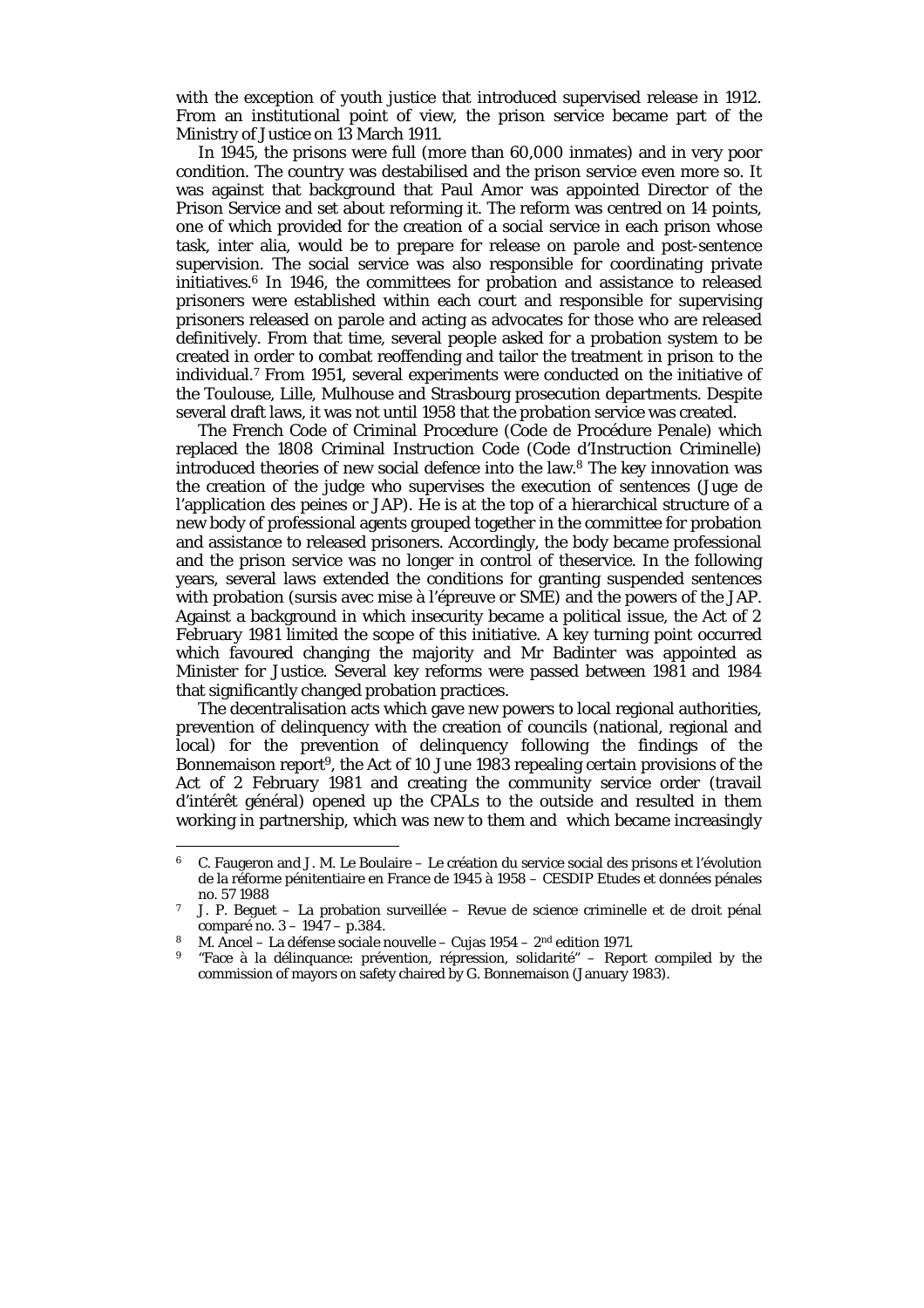commonplace. Pre-sentencing work expanded with the arrival of a system for judicial, social and educational monitoring (contrôle judiciaire socio-éducatif) and rapid social enquiries (enquêtes sociales rapides). These two activities can be carried out by the CPAL or the social workers. Several laws strengthened the structure of these services (creation of the socio-educational service in prisons, a new hierarchical authority in open environments and the director of probation). The concept of cross-functionality between the prison's educational services and those in open environments also emerged. Experiments were conducted (unified services).

 The Act of 22 June 1987 on the public prison service stated that it "encouraged the social rehabilitation of prisoners and that it was structured in such a way as to ensure that sentences were tailored to the individual." s a result of several reports<sup>10</sup> emphasising the need to review the structure of CPALs in order to make them more transparent and improve their credibility, and on the strength of the Act of 6 January 1995's plan to double the number of social workers in open environments, the prison service embarked on a wide review which in 1999 resulted in the creation of a new service, the rehabilitation and probation prison services (Service Pénitentiaire d'Insertion et de Probation or SPIP), a regional structure that includes the old socio-educational services and the old CPALs, under the authority of a manager who reports to the regional director of prison services. Thus these services became attached to the prison service. Although the JAP lost their hierarchical powers, their duties became judicialised. They became "real judges" whose decisions made after hearing the arguments of all parties were subject to appeal.

#### **1.2. Important developments**

During the last ten years, new measures were added to the tasks of the SPIP:

- electronic monitoring, introduced by the Act of 19 December 1997 which gradually came into effect from 2000;
- socio-judicial monitoring (Act of 17 June 1998), a sentence created for sexual offences and since that time extended to other offence;
- supervision by the court (Act of 12 December 2005), a safety measure that may contain some of the obligations of probation;
- mobile electronic monitoring (Act of 12 December 2005) currently being experimented.

#### **1.3 Probation activities in a nutshell**

1

The tasks of the probation services have been considerably broadened since 1958. They cover an area from pre-sentencing until execution of the sentence, from the specialist investigation (before judgment or in order to prepare for release from prison) to supervision, and from short-term intervention to long-term monitoring. The gap between the closed environment (prison) and the open

<sup>10</sup> Report on the modernisation of the public prison service (1989) and report of the judicial services inspectorate on the evaluation of the operation of Probation Committees (CPAL) and proposals to improve the effectiveness of their work (1993)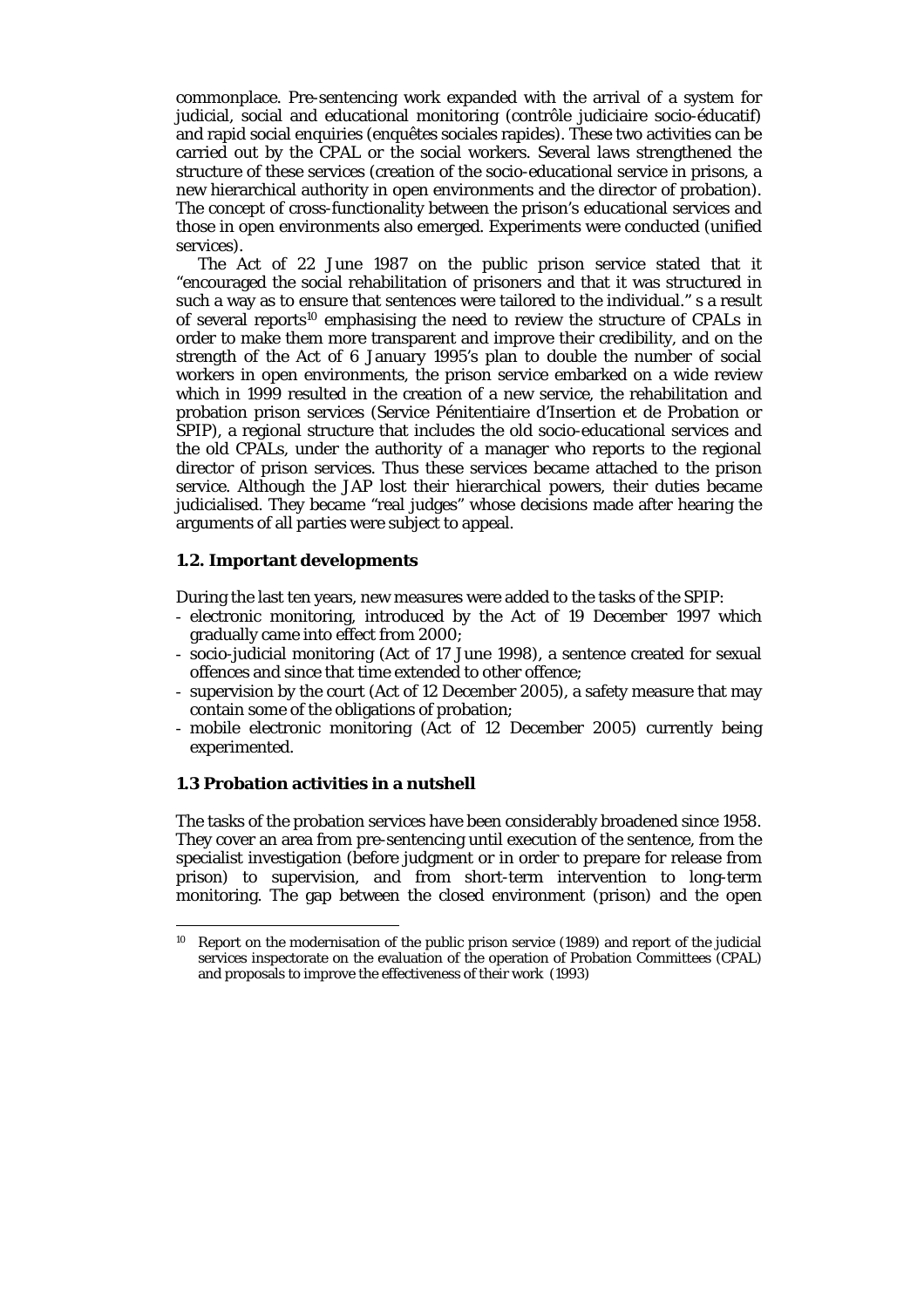environment has narrowed, the concept of cross-functionality and continuity of supervision has developed as a result of structural reform in particular. It has become one of the prison service's priorities, particularly for devising amended sentences (temporary release, release on parole, work release or electronic monitoring,). The Act of 9 March 2004 strengthened the legitimacy of these measures and helped to reduce overcrowding in prisons. However, these new tasks require additional resources as Member of Parliament Jean-Luc Warsmann noted in several reports.11 That is why a big recruitment drive began in 2004.

<u>.</u>

<sup>11 &</sup>quot;Les peines alternatives à la détention, les modalités d'exécution des courtes peines, la préparation des prisoners à la sortie de prison" (April 2003) and information report on the implementation of the Act of 9 March 2004 adapting the judicial system to changes in the nature of crime (June 2005)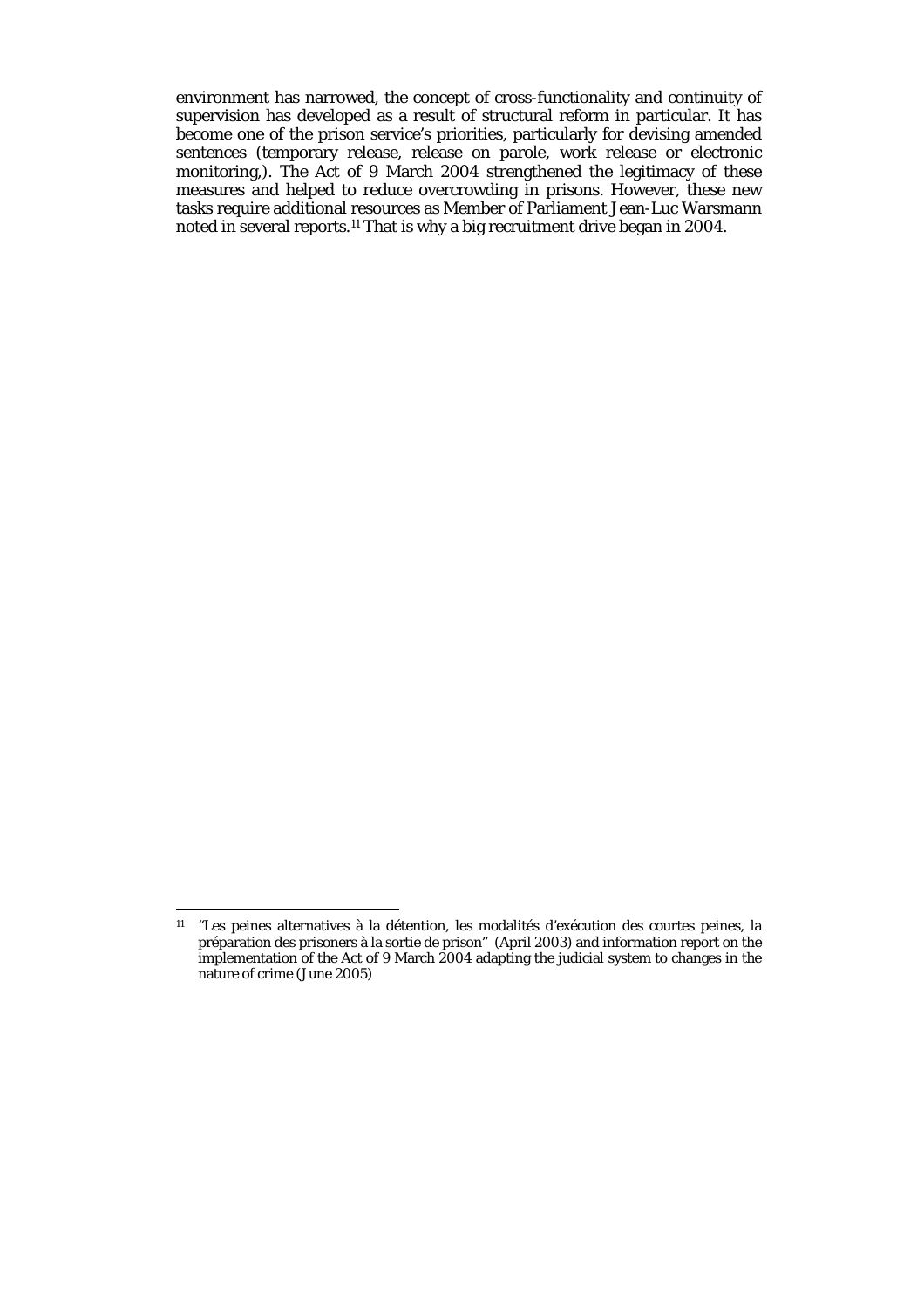#### **2 LEGISLATIVE BASIS AND MISSION**

#### **2.1 Legislative Basis**

As part of the Ministry of Justice since 1911, the prison service contributes to the overall objective of public safety by taking on two roles: supervising the people referred to it by the courts and encouraging social rehabilitation. The public service nature of this government department was recognised in Act no. 87-432 of 22 June 1987 on the public prison service. The French probation service was created in 1958 at the same time as the office of judge responsible for the execution of sentences. Initially, it consisted of a committee for probation and assistance to released prisoners (Comité de Probation et d'Assistance aux Libérés or CPAL) in open institutions and a socio-educational service (Service Socio-Educatif or SSE) in the closed prison environment.

 The Decree of 13 April 1999 combined these two services in a single entity with territorial and administrative departmental powers: the Rehabilitation and Probation Prison Services (Service Pénitentiaire d'Insertion et de Probation or SPIP) which was defined in Article 572 of the French Code of Criminal Procedure (Code de Procédure Pénale or CPP): "a rehabilitation and probation prison service, a decentralised prison service, shall be created in each département. It shall be responsible for implementing the tasks specified in Articles D. 573 to D. 574. The director of the rehabilitation and probation prison service shall report to the interregional director of the prison services. The headquarters of the rehabilitation and probation prison service and a list of local sub-branches shall be determined by Ministry of Justice Decree." The creation of this structure enabled resources to be shared, ensured continuity between the socioeducational work in closed (prisons) and open (without incarceration) environments and provided a better interface between the task of reintegrating the prison service and public policies on social action. The creation of the rehabilitation and probation prison services in 1999 provided the prison service with a single departmental representative in the field of rehabilitation and probation, the director of the rehabilitation and probation prison service, thus enabling the government departments to better identify the service and its work.

The European Prison Rules (EPR), which were adopted on 11 January 2006 by members of the Council of Europe, are the French public prison service's charter for action. They express a set of basic principles, particularly with regard to the development plans for prisoners and implementation of different regimes in prisons. The responsibility for prisoners is cross-disciplinary and includes the concept of steady progress in prisoners' development. References:

- Decree of 13 April 1999 no. 99-276, NOR: JUS9940058D;
- Decree of 2 August 1999 no. 99-670, on the employment status of DSPIP;
- Decree of 9 August 1999 classifying SPIPs;
- Circular dated 15 October 1999 on the tasks of the SPIP, NOR: JUSE9940065C;
- Circular dated 27 December 1999 on the relationship between the SPIPs and other prison services and their partners, NOR: JUSE9940287C;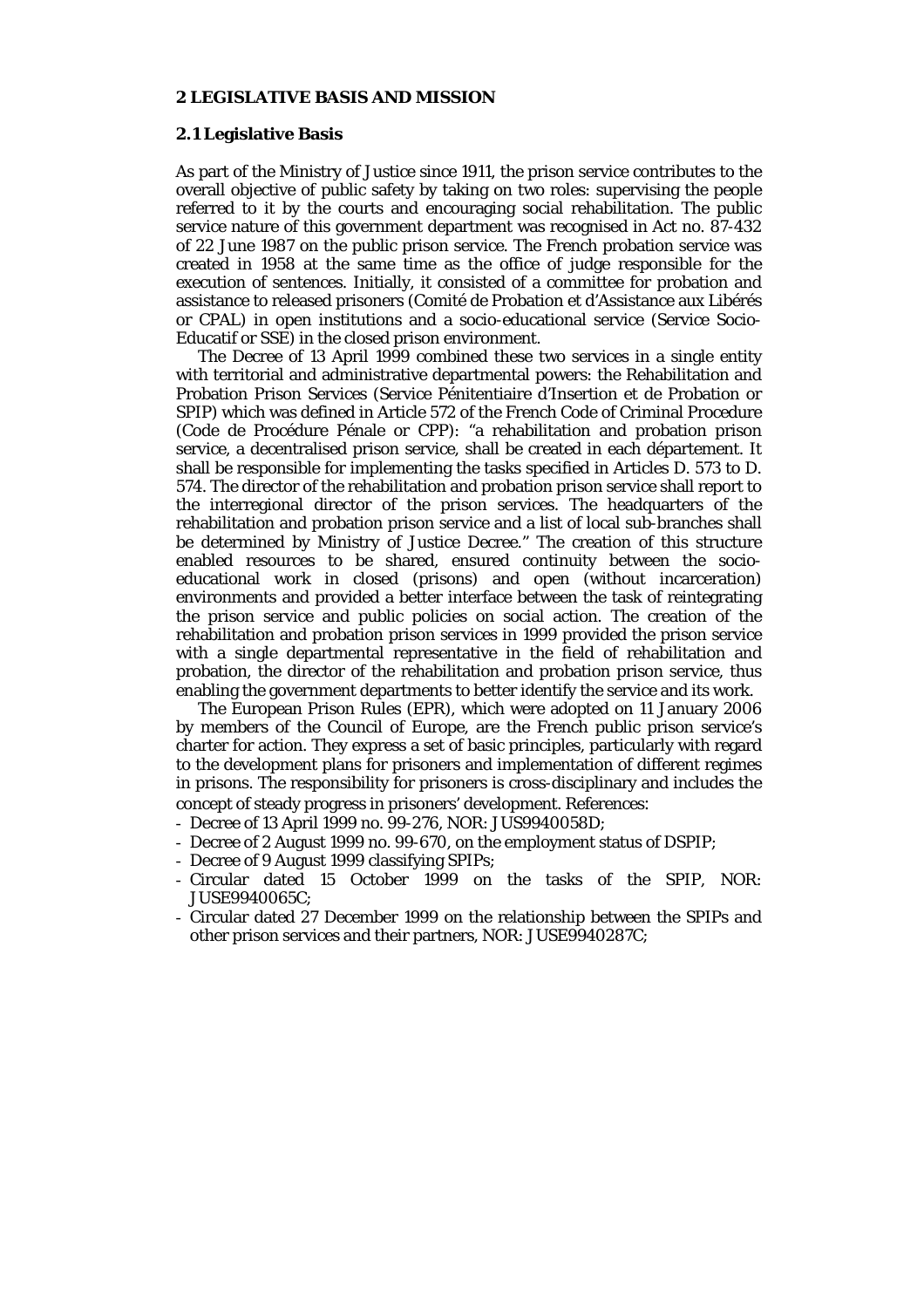- Circular dated 21 November 2000 on the methods of intervention of social workers attached to the SPIP, NOR: JUSE0040086C;
- Circular dated 29 November 1999 NOR: JUSE9940194C on the management of human resources in SPIPs;

Other references that have an impact on the work of the SPIPs and which were drawn up prior to the reform:

- Circular dated 28 May 2001 on the execution of sentences, NOR: JUSE0140042C;
- Circular dated 2 July 2003 on the design, conduct and monitoring of vocational training initiatives for administrated persons, NOR: JUSE0340063C;

Since they were created in 1999, the SPIP have had to cope with a constantly changing legislative and regulatory framework:

- The Act of 19 December 1997 establishing electronic monitoring as a means and execution of custodial sentences and creating electronic monitoring, grants new powers to the SPIPs;
- The Act of 17 June 1998 on the prevention and punishment of sexual offences and the protection of minors created socio-judicial supervision which was implemented by the SPIP;
- The Act of 15 June 2000 reinforcing protection of the presumption of innocence and victims' rights began the judicialisation of the execution of sentences in closed environments which involves the establishment of a written inter partes report;
- The Act of 9 March 2004 adapting the judicial system to changes in the nature of crime established a new procedure for adapting the aims of sentences, granting the DSPIP new powers, amending the sentence reduction system, extending pre-judgment social enquiries, establishing referral to the SPIP by the Criminal Court (Art. 474) and ended the judicialisation of sentence execution by the open environment;
- Act no. 2005-1549 of 12 December 2005 on the treatment of recidivism;
- Decree no. 2006-385 of 30 March 2006 on the execution of sentences;
- Act no. 2007-297 of 5 March 2007 on the prevention of delinquency.

#### **2.2 Mission and mission statement**

The Act of 9 March 2004 introduced an article that defined the execution of sentences:

 Article 707 of the French Code of Criminal Procedure:"On the decision of the judicial authorities or under their supervision, except in insuperable circumstances, sentences imposed by the criminal courts shall be enforced effectively and as soon as possible.The execution of the sentences shall further the rehabilitation of convicted persons as well as the prevention of recidivism, whilst respecting the interests of society and the rights of victims. To this end, sentences may be modified during the course of their execution to take account of the individual's evolving personality and situation. Whenever possible, tailoring sentences to the individual must enable the convicted person to regain his freedom gradually and avoid release without any form of monitoring by the court." The tasks of the SPIP are laid down in Articles D. 572 et seq. of the French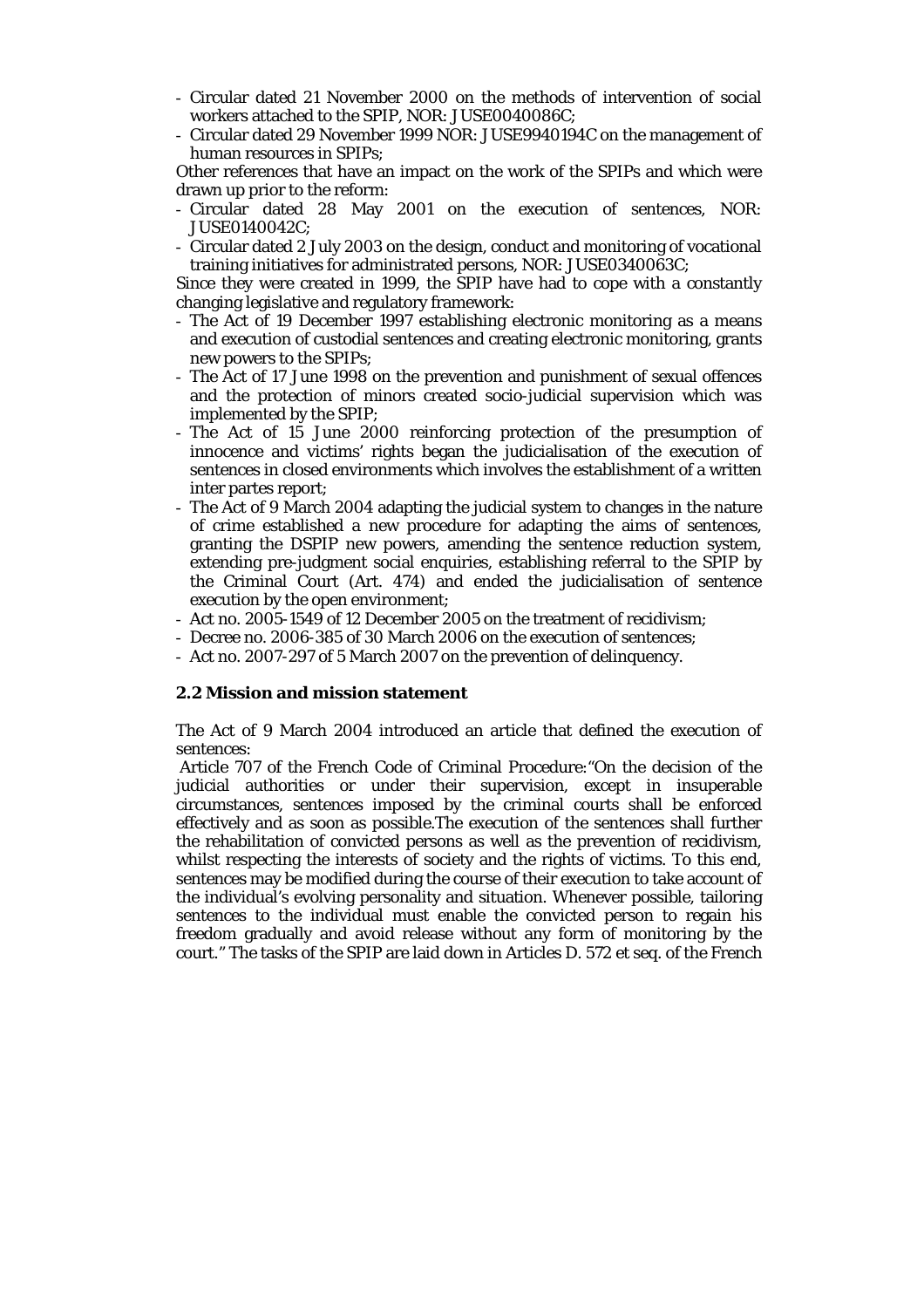Code of Criminal Procedure. They vary depending on whether the person is imprisoned or given a non-custodial sentence.

- Article D. 573: "the rehabilitation and probation prison service, in conjunction with, where appropriate, other government authorities, local authorities and any public or private bodies, promotes access to the rights and means of rehabilitation under ordinary law of prisoners and persons who are referred to them by the courts. It ensures, particularly for released prisoners, continuity of the rehabilitation measures taken pursuant to Articles D. 441-1, D 457 and D.459. It may also provide the persons referred to it by the courts with practical help."

- Article D 574: "When instructed by the courts, the rehabilitation and probation prison service helps in the preparation of criminal court decisions; it may be responsible for conducting investigations and for measures prior to judgment. It conducts investigations as to the material, family and social circumstances of persons who are subject to court investigations or proceedings to enable the measures or sentence to be better tailored to the individual and encourage rehabilitation of the persons concerned.

It supervises and monitors persons who are released under court supervision. It conducts the investigations required of it prior to execution of sentences that deprive the offender of his freedom. The rehabilitation and probation prison service implements the supervisory measures and ensures that those who are given a suspended prison sentence with probation comply with their obligations. It also supervises socio-judicial monitoring or community service orders, those who are given a deferred sentence with probation, those who are released on parole, convicted prisoners who are subject to monitoring by the court or conditional mitigation of penalty, suspended sentence, temporary release, work release, or electronic monitoring or mobile electronic monitoring, exclusion from specified locations and the persons referred to in Article L. 51 of the French National Service Code."

- Article D. 575:"under the authority of the Director of the rehabilitation and probation prison service, social workers ensure that the person referred to the service complies with the supervisory measures and the obligations imposed on him. They implement the measures that are designed to further his social rehabilitation. They provide the instructing judge, at his request or at their own initiative, with all the information to enable him to take into account the measures that are adapted to the person's situation. They suggest adaptations or modifications of the supervisory measures, obligations or conditions, and report on any breaches thereof. They provide it with a half-yearly assessment report from the time the case has been referred to the service and at the end of the supervisory measure." For the sake of clarity, the above-mentioned articles can be summarised as follows:

Where the person is imprisoned, the SPIP's general tasks are to:

- help to prevent the desocialising effects of imprisonment;
- encourage the maintenance of links with friends and family;
- help to prepare inmates for social reintegration;
- seek ways in which to promote the adaptation of sentences and tailoring them to the individual.

Where the convicted person is not imprisoned (measures to restrict freedom, adaptation of the sentence ab initio), the SPIP's tasks are to: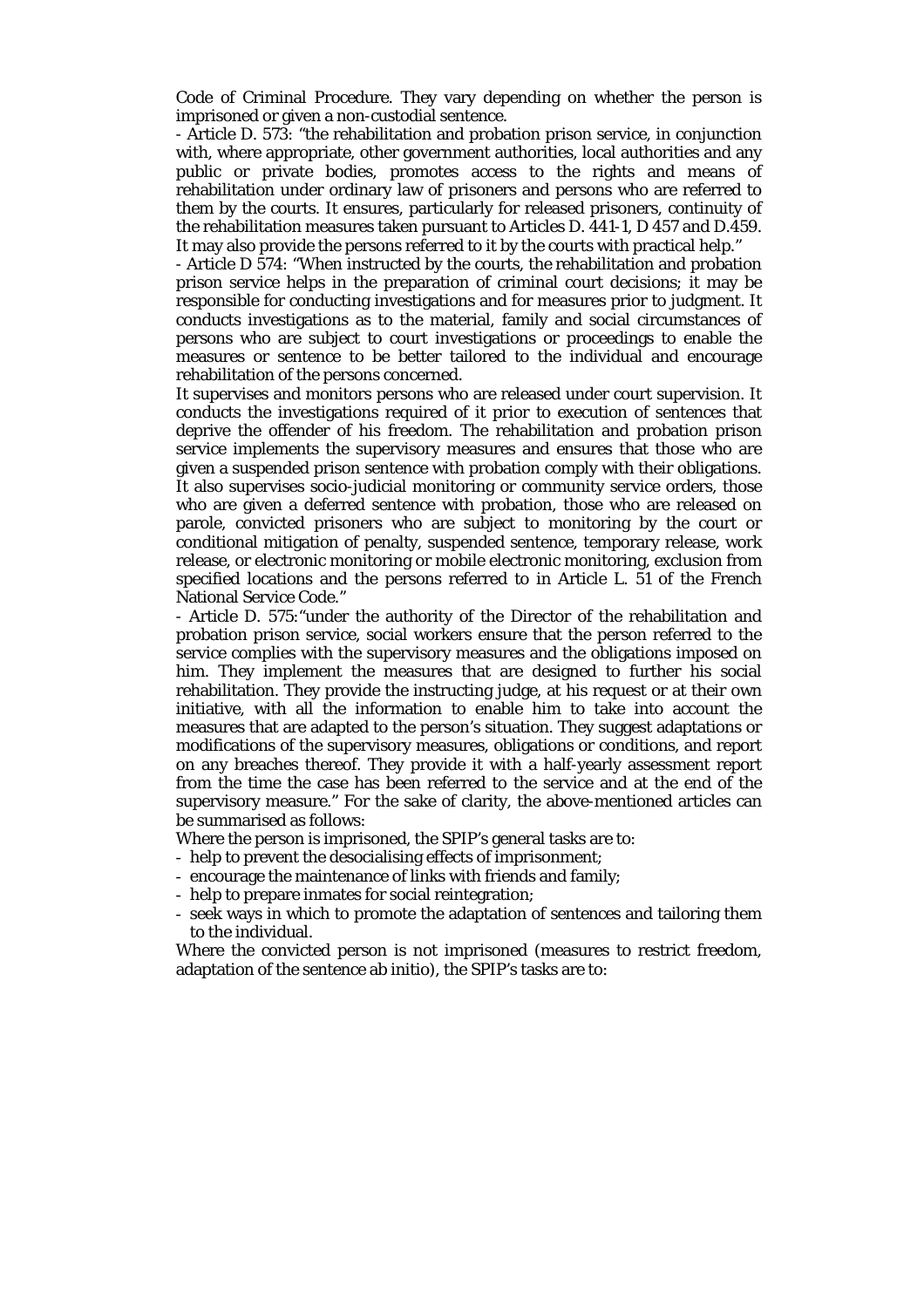- implement the supervisory measures and ensure that the obligations placed on administrated persons are complied with;
- conduct feasibility studies in the case of electronic monitoring;
- evaluate the possibilities of adapting the sentence ab initio;
- provide assistance in order to foster the social reintegration of prisoners;
- report to the judicial authorities on the progress of the measures.
- In order to perform its tasks, the SPIP organises its work on several levels:
- reception, with a view to providing the prisoner with information, identifying his needs and evaluating his socio-professional position;
- supervision, assisting the individual in his day-to-day life through regular meetings and drawing up his social reintegration plan;
- coordination with its partner networks, with a view to tailoring the sentence to the individual: access to social benefits, work, vocational training, health care, preparing for release etc.
- The key partners of the rehabilitation and probation prison services are:

- The courts: the rehabilitation and probation prison service's first contacts are the senior judges and the judges responsible for the execution of sentences. However, concerning pre-sentencing, more often than not the SPIP is instructed by the Public Prosecutor and the investigating judge. Concerning post-sentencing and, depending on the convicted person's individual circumstances, any other judge who is involved with him from a non-penal point of view is entitled to call on the rehabilitation and probation prison service. That is often the case as regards youth court judges or family court judges where the SPIP's opinion may be sought with a view to helping the judge make a decision (for example, in relation to the right of access of a prisoner who has committed a sexual offence on a minor).

- The prison authorities: as a prison service and owing to the very tasks entrusted to it by the Code of Criminal Procedure, the rehabilitation and probation prison service contributes to prison life. In that respect, it may be required to pass on certain information concerning the prisoner, whether he be on remand or convicted, with a view to ensuring that the decisions made in relation to him are tailored to his needs. Accordingly, the Governor may call on the SPIP to appear before the disciplinary commissionfor a decision to transfer him etc. The rehabilitation and probation prison service acts in partnership with the prison in the areas of sports and cultural activities, vocational training and health education. In prisons, the sentence execution plan (parcours d'exécution de peine or PEP) is the means of structuring prisoners' sentence execution by a global, cross-disciplinary management. Said plan must value the prisoner and limit the desocialising effects of imprisonment by giving him an active role and making him responsible for himself during his time in prison. The PEP is the focus of the discussions and action taken by the professionals who work in the prison environment. Accordingly, a cross-disciplinary commission examines and formalises the key aspects of prisoners' personal plans during the time when they are serving their sentence. Said commission is a central point for discussing, reviewing and making suggestions in relation to prisoners' treatment plans. It consists of prison staff and the rehabilitation and probation prison service and any other person who is involved with prisoners (medical, educational, work and training services).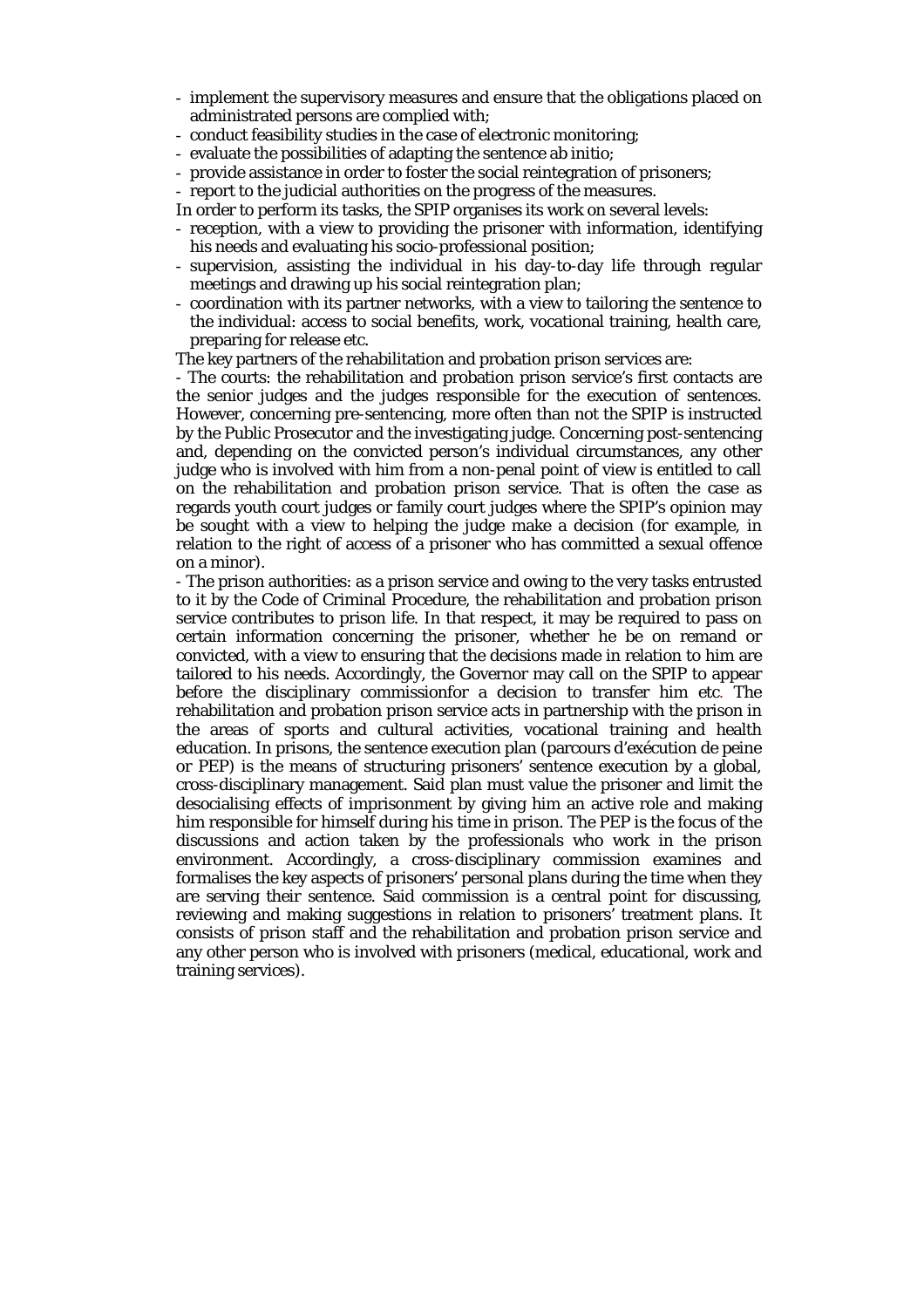**-** Partnership: the rehabilitation and probation prison service develops and coordinates a network of community-based and private institutional partners, in order to provide inmates in their care with all the opportunities for social reintegration, geared towards the provisions of ordinary law: access to social benefits, health care, health education, cultural and sports activities. The content of said partnerships is decided by mutual agreement.

- Public partners: these include the government's decentralised services, regional councils, general councils, towns, and social agencies. They support the prison service's reintegration work by making it consistent with public policies: urban policy, access to housing, work and vocational training, cultural activities, health, etc.

- Private partners: consisting primarily of associations, the private partners support or take over the tasks for which the SPIP is responsible: meeting inmates leaving prison, work release etc.

#### **2.3 Crime prevention**

The prison service actively helps to implement the reoffending prevention policy, inter alia by monitoring the effectiveness of the penalties it imposes, preparing prisoners for release and drawing up adapted sentences which it favours and arranging support for prisoners in open or closed environments. Individual support for each person in their charge and a can-do policy of developing alternatives to imprisonment and adapted sentences are key assets. Ensuring that the punishment is effective is paramount. Processes must also be established to reduce the risk of reoffending in an open environment. Reintegration is of prime importance in that respect. The rehabilitation and probation prison services identify and appraise the characteristics and needs as regards the reintegration of persons in their charge. This diagnosis serves as a basis for designing initiatives that are proposed and negotiated with all the partners involved in managing and implementing them.

 The director of the rehabilitation and probation prison service is responsible for identifying and managing the prison service's rehabilitation policies in the département, which further access of persons in their charge to the provisions of ordinary law and provide continuity of action between the open and closed environment. Using its knowledge of persons in their charge and an appraisal of the problems they face when serving their sentences, the rehabilitation and probation prison service seeks the means to make the execution procedures more efficient, taking into account the characteristics of each person (age, type of offence, etc.). By way of an illustration of the rehabilitation measures taken by the SPIP the aim of which is to prevent delinquency, here are some examples:

- Citizen's community service (travail d'intérêt general or TIG): Several rehabilitation and prison probation services have introduced the citizens' community service or citizenship training before it becomes statutory law. The SPIP have had to respond to a new form of delinquency such as urban aggression (damage to public property, insulting persons who hold official positions and rebellion). Liaising with the court that executes the sentences and the prosecution department, the SPIP devised this community service with partners such as the centres for justice and law (maisons de justice et de droit), local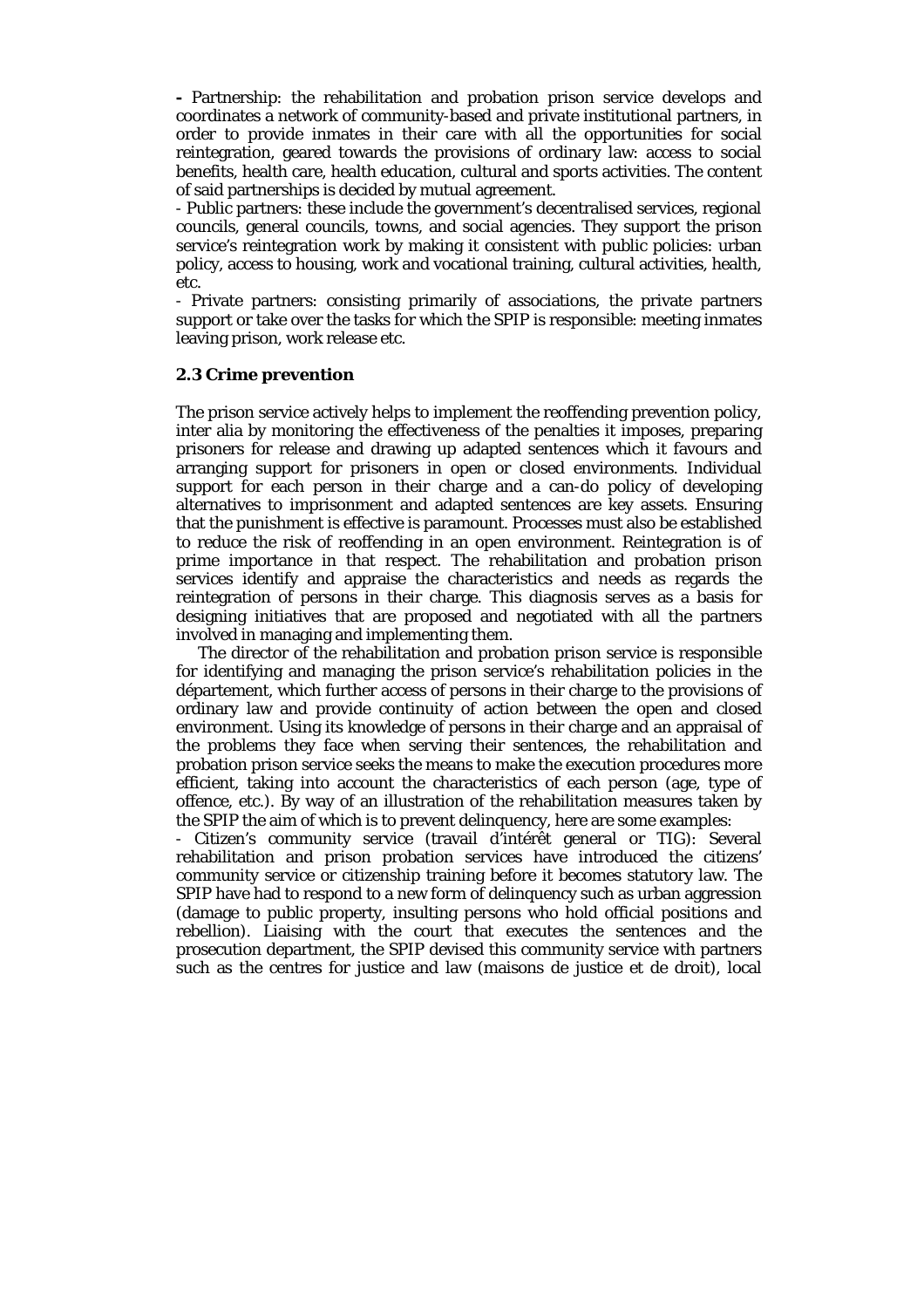initiatives, the regional public safety department (Direction Départementale de la Sécurité Publique), Members of Parliament, representatives of the education department, private enterprise, including transport, associations, etc. The aims of the project are to create the conditions for dialogue between the convicted prisoners and the public services, allow reflection on the offence and the sentence by introducing the concept of victim and help to bring out young people's potential using examples of collective or individual actions.

- Road safety community service: The increase in offences committed whilst under the influence of alcohol or drugs has caused the rehabilitation and prison probation services to manage this problem in the form of road safety community service, inter alia. In fact, prisoners convicted of this type of offence account for a significant proportion of the prisoners managed by its services. Accordingly, measures intended for convicted prisoners with an addiction problem have been taken at the instigation of the SPIP in conjunction with local authorities and specialist associations to work with these prisoners and the Ministry of Education. This project is part of the local security and delinquency prevention agreement (contrat local de sécurité et de prévention de la délinquance or CLSPD). Through its content and objectives it contributes to move towards an educational approach to sanctions. This project is aimed at those who are given a community service order and raises awareness of the concepts of road safety and a real awareness of the dangers of drivers who are addicted on road safety.

 The objectives of the project are to rehabilitate offenders and prevent reoffending.

- Parole board for sex offenders: Faced with the observation of the increase in the number of sex offenders managed by the services and their particular problems (complex personal and family issues, defensive attitude - denial, minimisation, resistance to adopting social values, and their indifference to the victim's experience), the obligations of the judicial measure are often perceived as merely an administrative constraint. It therefore became necessary to consider new means of intervention. Several rehabilitation and probation prison services devised a plan based on the concept of guidance, the aim of which is not care, cure or social rehabilitation but expressly, to prevent reoffending. The work based on a parole board is designed to develop the person's ability to abide by society's basic values, based on respect for other people and their freedom.

#### **2.4 Victim protection**

Victims of crimes who, for a long time, have been outside the criminal process are now increasingly taken into account by the new laws and regulations, particularly the Act of 15 June 2000, which strengthens the principle of the presumption of innocence and victims' rights and the Act of 9 March 2004 adapting the judicial process to changes in the nature of crime, supplemented by the Act of 12 December 2005 on the prevention of reoffending. The victim has acquired a real place at the sentence execution stage and respect for victims' rights is becoming one of the guiding principles of the execution of sentences. The law now obliges courts responsible for executing sentences to take the victim's interests into account when making their decisions. The rehabilitation and probation prison services are not responsible for victims of criminal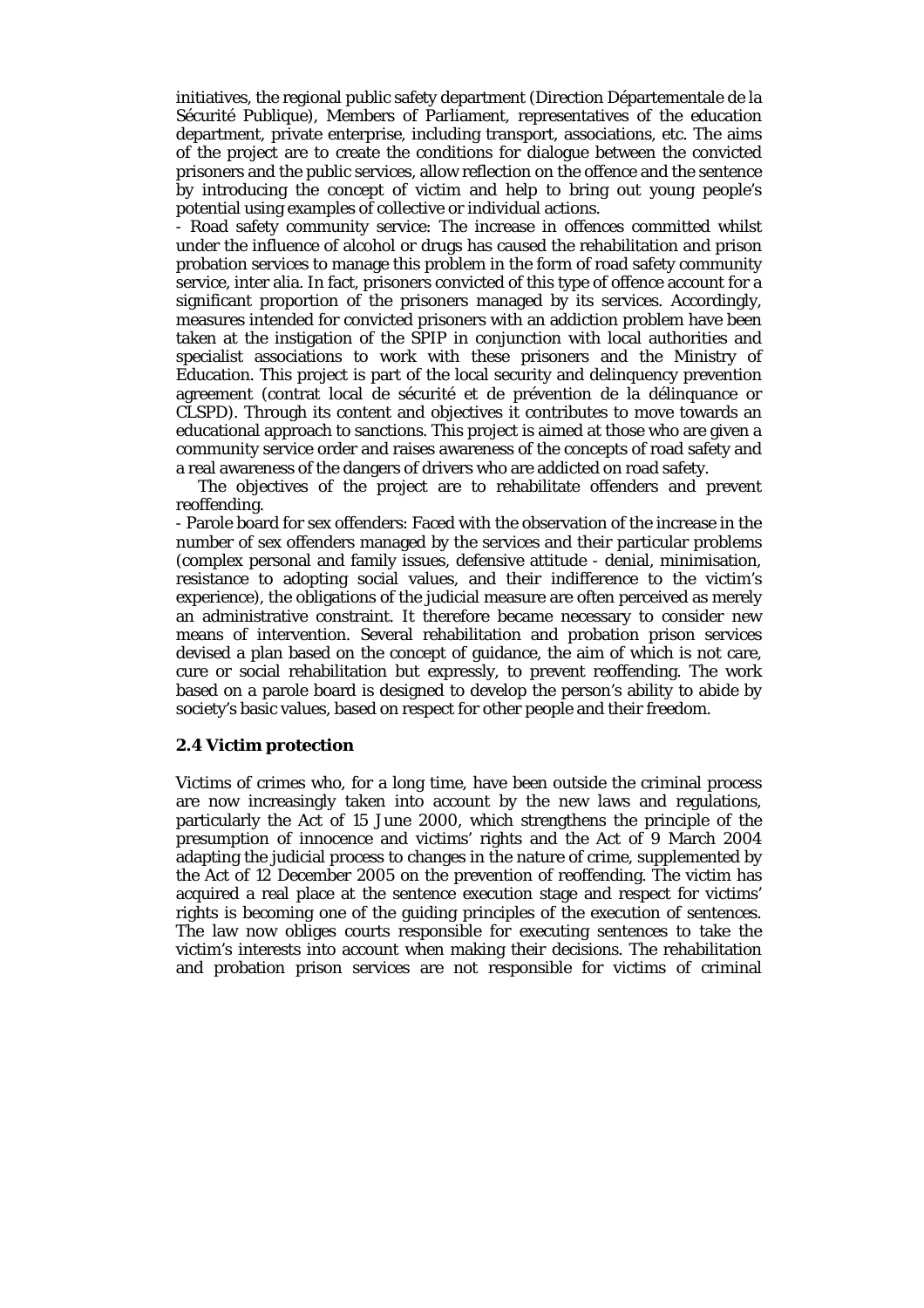offences; however, they have contact with them in connection with the damages payable to them and in the context of the investigations carried out prior to adapted sentences. The court responsible for executing sentences may ask the SPIP to obtain specific information about the victim's living environment or a more in-depth enquiry from the victim him/herself before any decision to amend the sentence is made. Accordingly, the SPIPs may refer victims to victim support associations or sign partnership agreements with such bodies.

# **3 THE ORGANIZATION OF PROBATION SERVICES**

# **3.1 Main characteristics**

There are currently 103 SPIPs throughout the whole of France. Every day, they take on approximately 60,000 prisoners (convicted and remand) and 145,000 convicted prisoners who are given a non-custodial sentence (community service order, suspended sentence with probation etc.). The SPIP consists of a headquarters and one or more sub-branches that serve the prisons and courts in the département.

This organisation is managed by a Director of rehabilitation and probation prison services (directeur des services pénitentiaires d'insertion et de probation or DSPIP). The DSPIP reports to the interregional Director of prison services. He is assisted by:

- assistants, who are Directors of rehabilitation and probation (directeurs d'insertion et de probation or DIP);
- executives, heads of the rehabilitation and probation service (Chefs de Service d'iInsertion et de Probation or CSIP) and/or social service technical advisors (conseillers techniques de service social or CTSS);
- prison social workers who are rehabilitation and probation advisors or social workers;
- administrative staff.

# **3.2 Internal organization**

Unless there is a special exception, the headquarters of the SPIP is located in the main town in the département. The following are appointed to the headquarters:

- the Director of the SPIP;
- where appropriate, the assistant (or assistants);
- the administrative staff who are specifically attached to the Director or his deputy.

The sub-branch is an operational unit of the SPIP, under the hierarchical authority of the DSPIP and possibly with an intermediary executive as an interface. The sub-branch is designed to serve both the prisons and the judicial district (mixed branch). However, there may be sub-branches that are devoted either to a prison or to a court. There are two possible structures: either the SPIP has a single entity; the headquarters and sub-branch are combined (simple configuration) or it includes the headquarters and several sub-branches. The social workers and administrative staff are assigned to sub-branches. The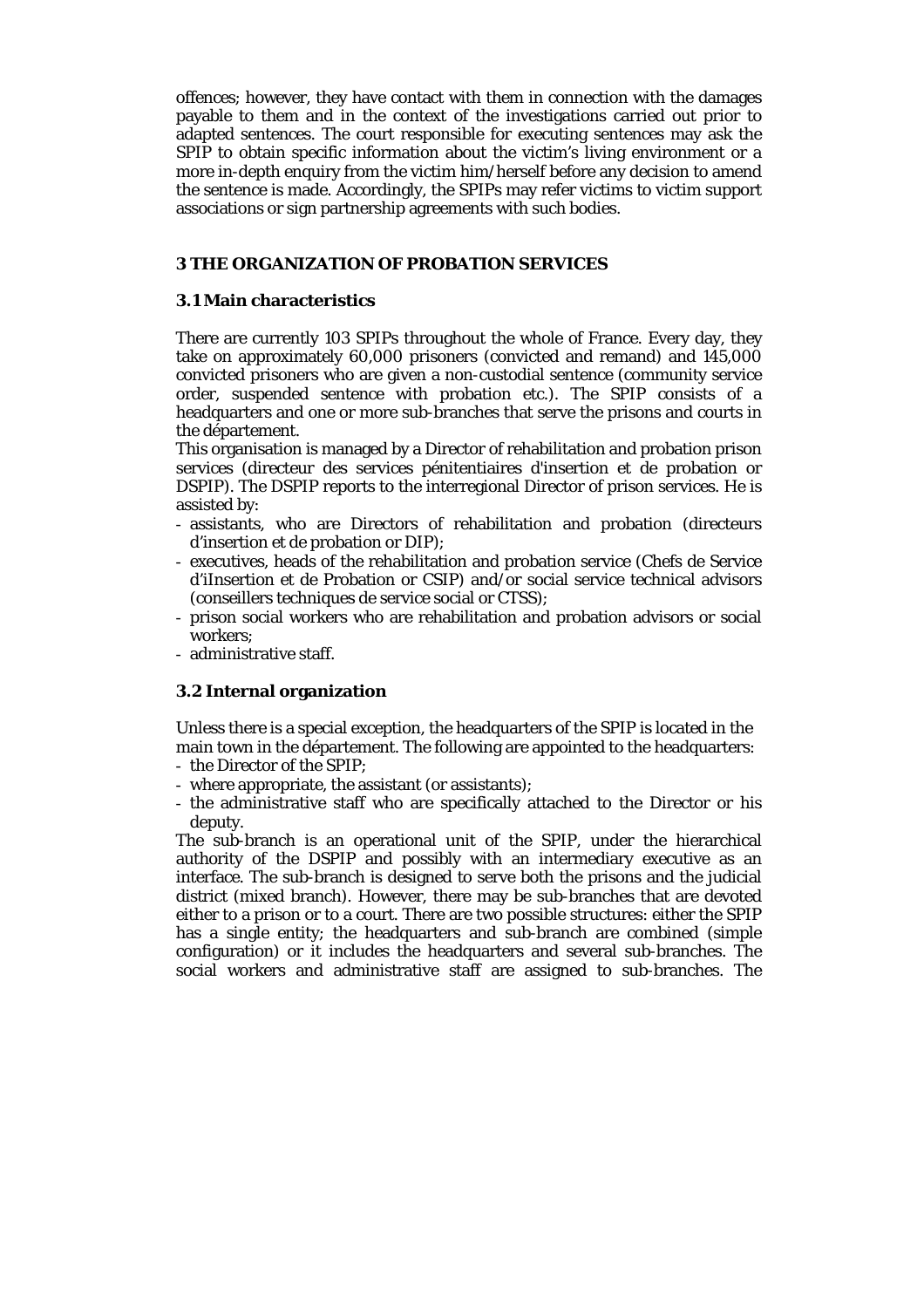number varies according to the number of persons in their charge (personnes placées sous main de justice or PPSMJ).

#### **3.2.1 Probation workers**

The status of prison staff is defined by Act no. 83-634 of 13 July 1983 on the general status of civil servants and by Act no. 84-16 of 11 January 1984 on the special status of prison staff. Accordingly, as members of a government department responsible for a public safety role, prison social workers are also governed by a special status that departs in some respects from the general status of civil servants; accordingly, they are prohibited from "any concerted stoppage of the service." The rehabilitation and probation advisors are responsible for monitoring and supervising the measures that deprive persons in their charge of their freedom or restrict it. They are involved in tailoring sentences to the individual and help with the preparatory work for quasi-judicial decisions. Under the authority of the Director of the rehabilitation and probation prison service, they ensure that the rehabilitation measures are applied, in conjunction with other prison service staff and their external partners.

 The SPIP does not have a supervisory role. That is solely for the prison officers. By contrast, it is responsible for supervising the rehabilitation obligations and assistance. It is difficult to quantify the proportion of these two aspects of the duties of rehabilitation and probation staff, which vary according to the nature of the sentence, the prisoner's personality, the seriousness of the offences committed and the progress he makes.

 Allocation of cases:: The judge making the order instructs the service after, if necessary, notifying it of the obligations or reiterating them. He indicates the date on which the measure will end and provides any special instructions referred to in Article D.577 of the French Code of Criminal Procedure in writing. However, with a view to reducing the times for managing the case, a new procedure was introduced by the Act of 9 March 2004. Accordingly, the introduction of Article 474 of the French Code of Criminal Procedure allows the sentencing court to refer the case directly to the SPIP without having to go through the court responsible for executing the sentence.

 The DSPIP lays down the terms and conditions for allocating cases among social workers. The case is removed from the service by a decision in writing by the judge when he wishes to supervise a measure himself or refer it to another service in connection with pre-sentencing, or if the person under supervision changes his address. The SPIP's chosen division into regions must be based primarily on a geographic division that is common to open and closed environments, similar to the département's social and administrative sectors in order to facilitate effective partnerships. The service policy decided by the DSPIP may take several forms, including the existence of specialist divisions (community service division, sentence adaptation division, etc) or by instituting differentiated supervision.

### **3.2.2 Education, training requirements and opportunities**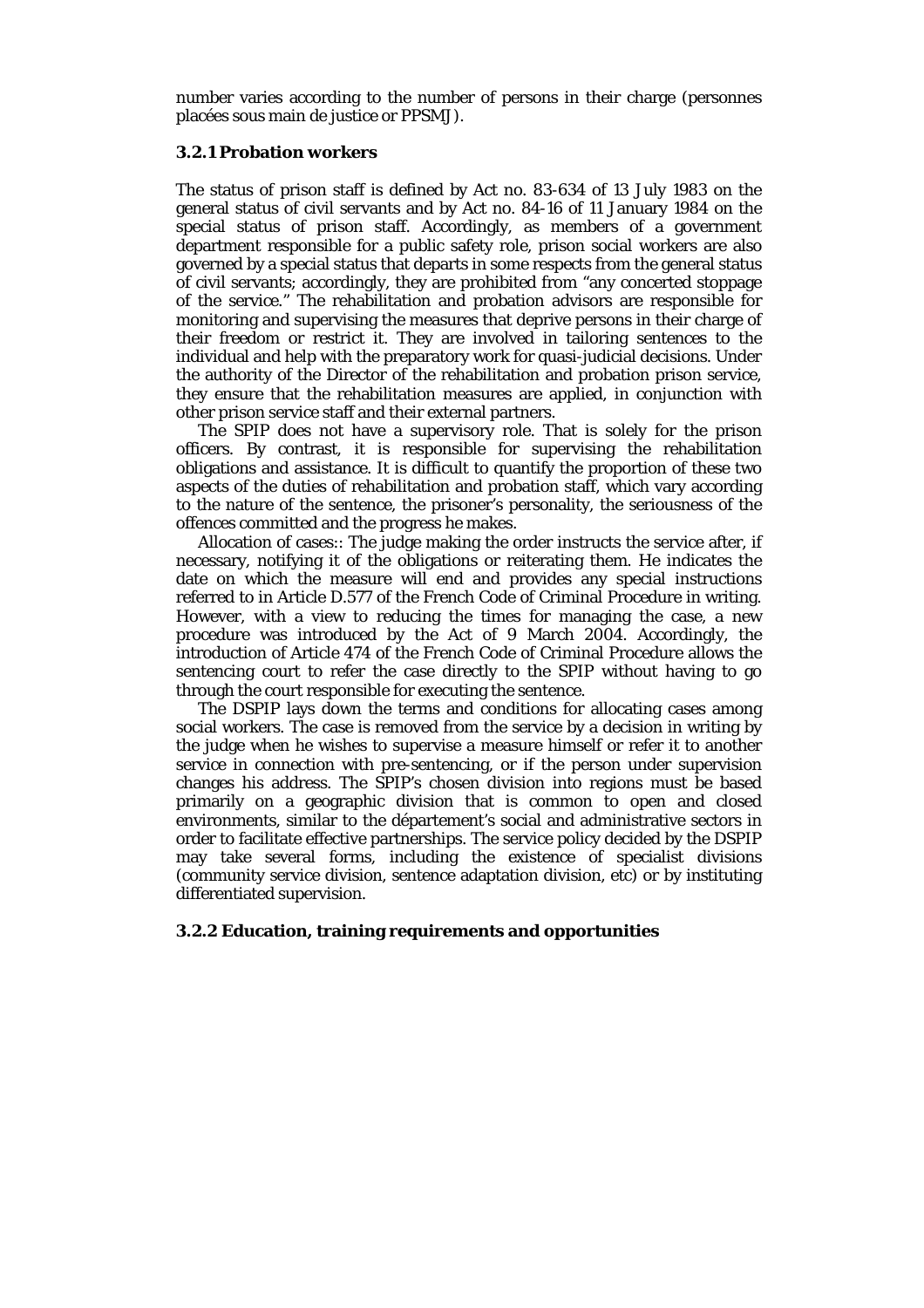Initially named EFPAP (Ecole de Formation des Personnels de l'Administration Pénitentiaire), located in the Villages Vacances Famille in Alsace (in Albé, then in Obernai), the school then became l'EAP (Ecole d'Administration Pénitentiaire) and from 1965 it was housed in a former youth custody centre built at the Plessisle-Comte site in Fleury-Mérogis, in the Essonne. It was finally renamed ENAP (Ecole Nationale d'Administration Pénitentiaire) following a Decree dated 20 July 1977 governing the structure and running of the establishment.On 20 September 1994, the cross-ministerial committee for land use (CIAT) decided to relocate the school to Agen. This geographic transfer that was part of a general modernisation of the public prison servicewent hand in hand with a structural and educational reorganisation of ENAP that began in 1999. Since 22 January 1998, a Decree amending the structure and running of the school laid down in 1977 outlined the beginnings of this reorganisation.

 The national prison service school is an administrative public establishment that is attached to the Ministry of Justice and reports to the prison service.It is the only initial training establishment (that is to say, training is provided after the student has passed the examination in his chosen field) for all prison staff (prison officers, managerial staff, rehabilitation and probation staff, administrative and technical staff).It also provides continuous training for executives, training staff and various "specialists" (computer, trainers, sports instructors)Its role is to provide prison staff with theoretical and practical training before they obtain employment. It also offers opportunities for improvement and provides continuous training to enable them to prepare for promotion (training known as job-specific training) and to keep abreast of changes in the work of the prison service. Entry into the prison service is by competitive examination for all staff:

- Rehabilitation and probation adviser (CIP): internal competitive examination: provide evidence of four years' actual public service. External competitive examination: DEUG (a two-year undergraduate degree) or equivalent qualification or State social worker or special education teacher qualification.

- Head of rehabilitation and probation (CSIP): internal competitive examination: provide evidence of four years' public service. External competitive examination: hold a degree or equivalent qualification.

-Director of rehabilitation and probation (DIP): internal competitive examination: provide evidence of four years' public service. External competitive examination: hold a degree or equivalent qualification.

- Director of rehabilitation and probation prison services (DSPIP): subject to certain conditions, judges, directors of prison services, category A civil servants and Directors or rehabilitation and probation may be appointed to this position. Rehabilitation and probation advisers may receive a two-year sandwich training. This is designed to help them enter the prison service as a civil servant and social worker. Moreover, it also aims to prepare them to perform their future duties by allowing them to gradually acquire their professional, technical and relationship skills.

At the end of their training, CIPs must be capable:

- -to lie within in their professional and institutional environment, to master the organization and operation of the prison administration at national, regional and departmental levels;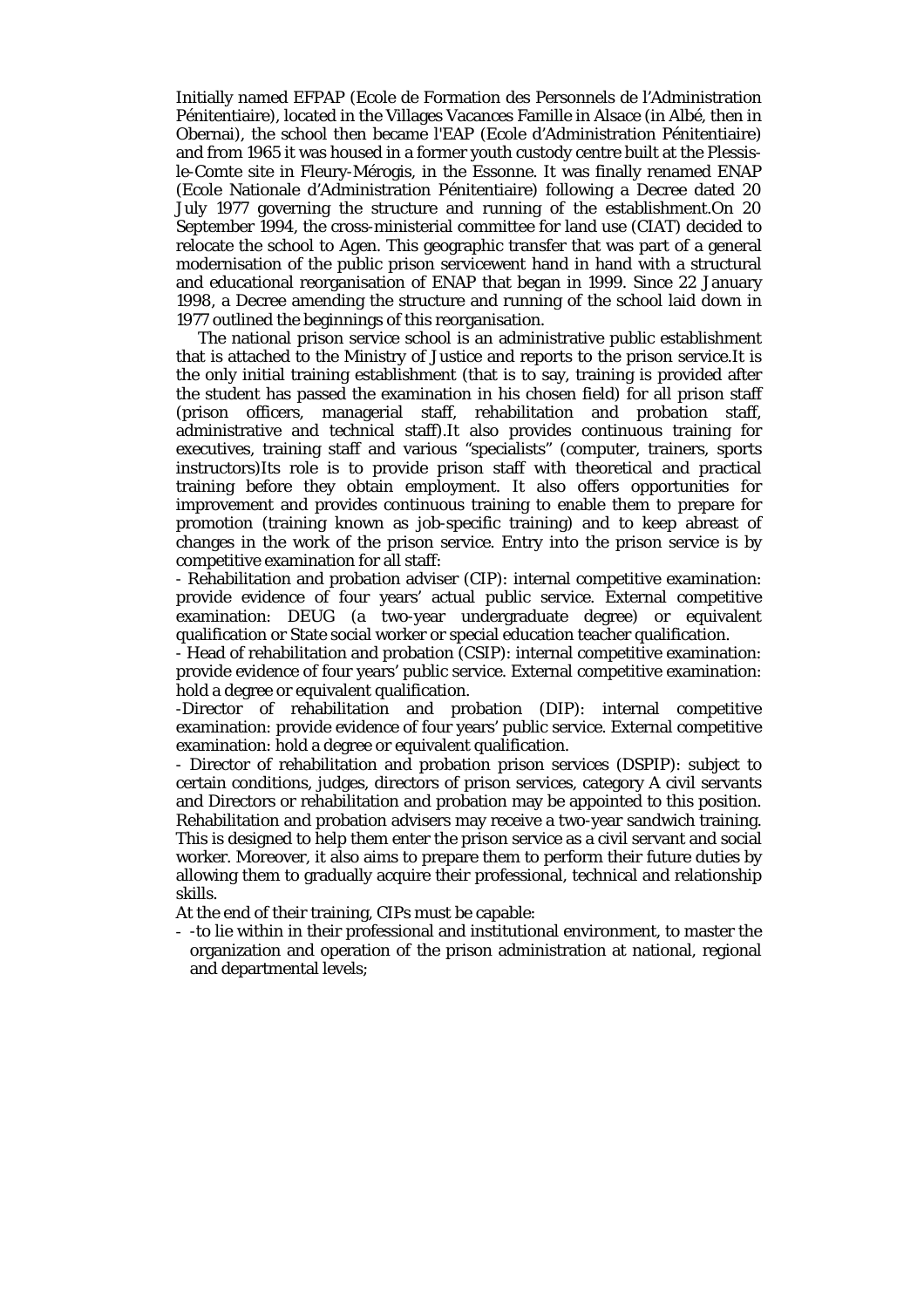- to help in the making of court decisions;
- to manage persons in their charge (Pesronnes Placées sous la Main de Justice or PPSMJ) in a Rehabilitation and probation prison service by devising a personal plan or a group action plan with them;
- establish and/or use a network of partnerships;
- evaluate the measures put in place.

Heads of the rehabilitation and probation service undergo a one-year sandwich training. It is designed to prepare them to help implement the national, regional and departmental guidelines at local level as regards the rehabilitation of administrated persons (PPSMJ). Moreover, it must enable them to train a team of social workers, administrative staff, court staff and voluntary workers and trainees. At the end of their training CSIPs must be capable:

- to have an in-depth knowledge of social matters;
- to roll out and promote the prison services' key policies in relation to managing administrated persons;
- to help to design, implement and appraise the service's plan;
- to propose management strategies that are tailored to the various problems encountered by persons in their charge;
- to use the methods, techniques and tools to organise a service, train and effectively motivate a task team ;
- to implement a service's methods for managing its resources, staff and budget;
- to master the written and oral communication skills that are necessary for performing their duties;

Rehabilitation and probation directors undergo one year's training.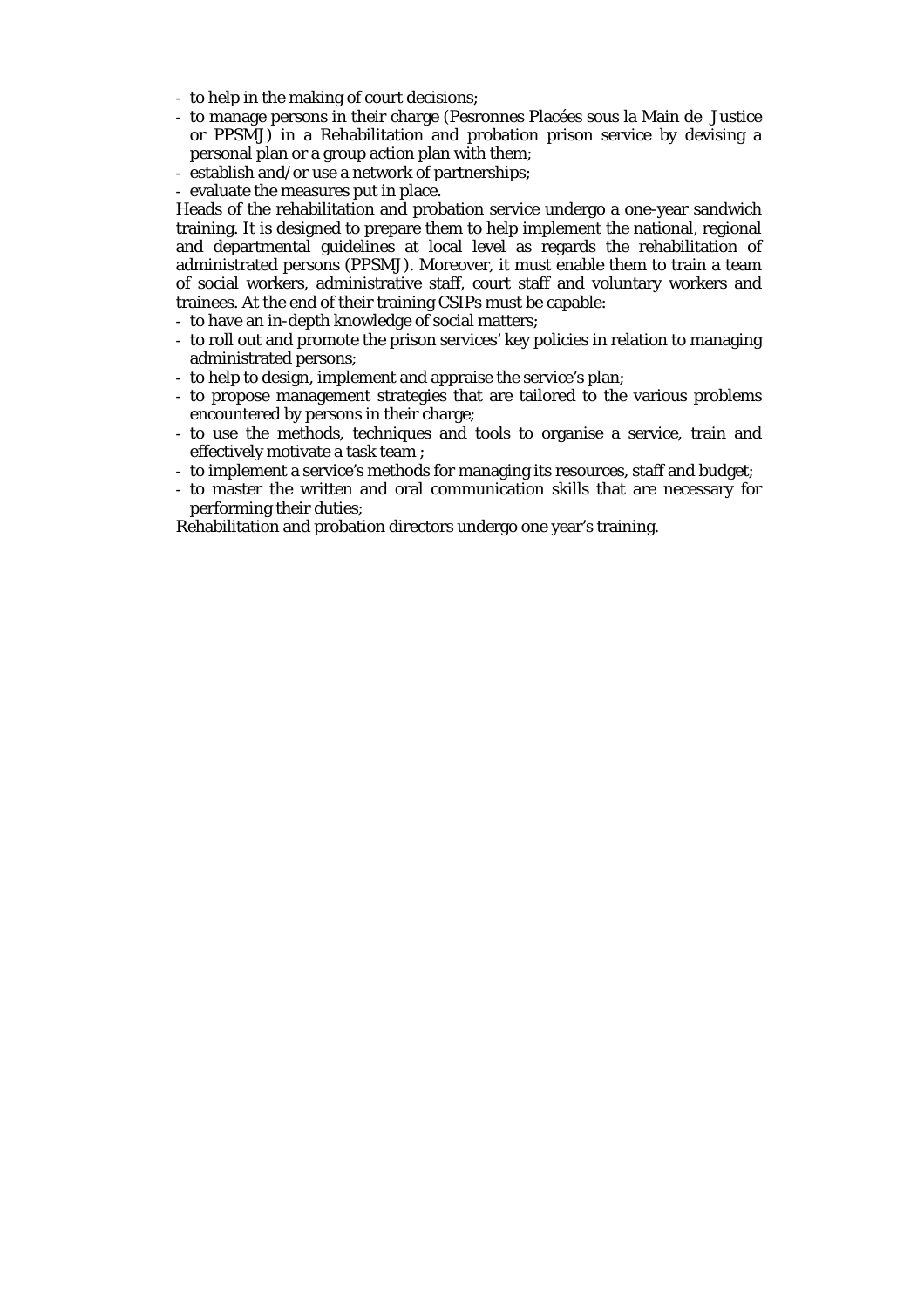#### **3.2.3 Other organizations involved in probation work**

Access to culture is one of the aspects of a person's rehabilitation or reintegration plan. Liaising with the town or department's cultural organisations and with the support of the Ministry of Culture, the rehabilitation and probation prison services (SPIP) schedule activities that are suitable for their audience: broadcasting literary works, arts workshops in different fields (plastic arts, writing, theatre, music, audiovisual). Each prison has a library that is accessible to all detainees (Article D. 440 to 449 of the French Code of Criminal Procedure).

 A counterbalancing influence, sport plays a fundamental role in improving conditions of imprisonment and maintaining a good atmosphere in prisons. It makes individuals abide by rules, take responsibility and get involved in a group activity. An agreement between the Ministry of Justice and the Ministry of Youth and Sport lays down the common principles of a sports policy in the prison environment. It focuses on the weekly time devoted to physical activities, sports equipment and training for instructors. A framework agreement signed in 2004 by 14 sports federations promotes and develops sport in prison, as regards both a quantity and quality (supervision, coordination and training). It will also harmonise sporting practices, facilities and equipment. The prison now has access to sports facilities providing on average four hours of activities a week. The initiatives taken are designed to extend this average to six hours. In future juvenile offender institutions, it is proposed that young offenders will be able to benefit from around 20 hours of sporting activities a week.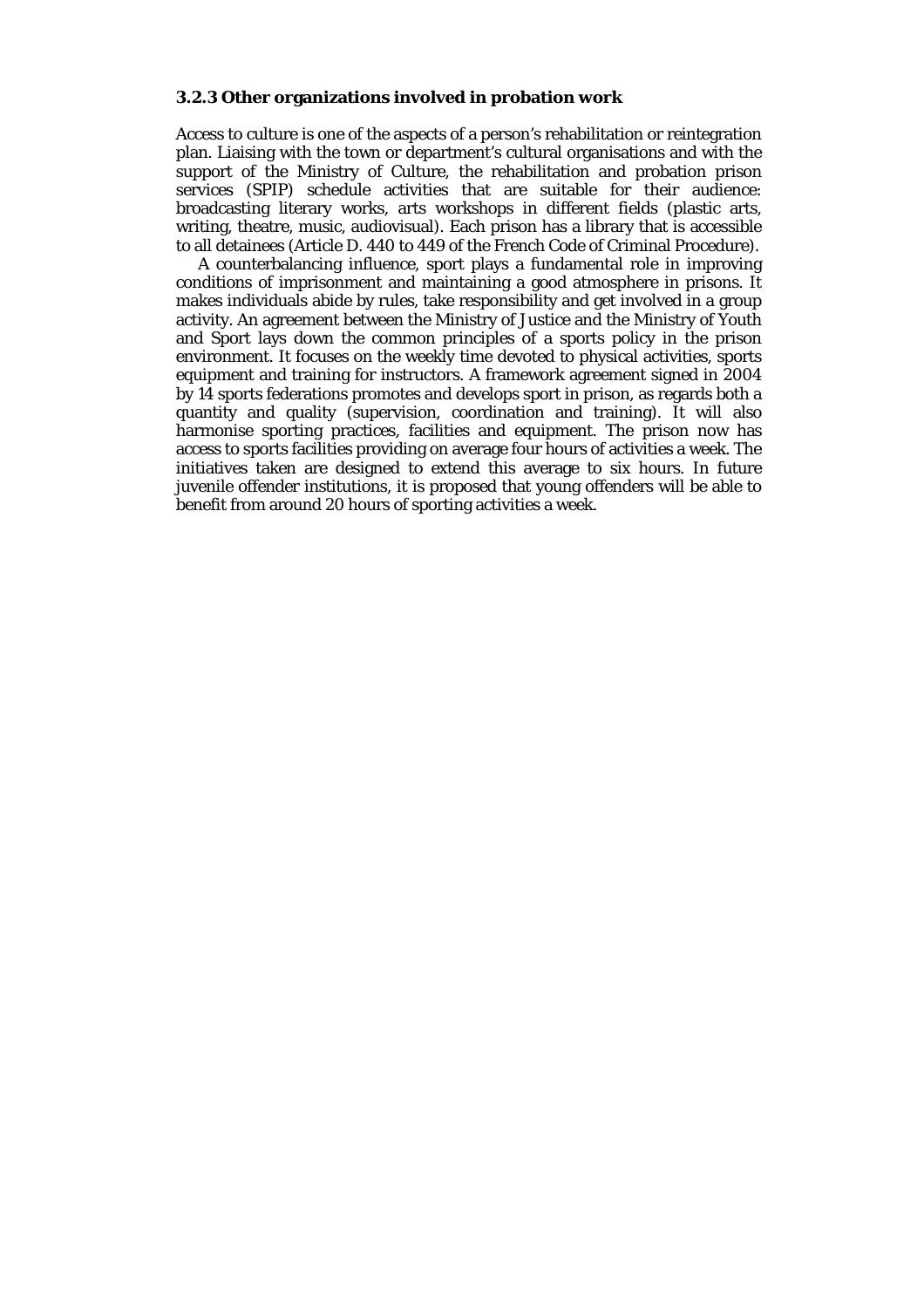# **4 PROBATION IN DIFFERENT PHASES OF THE CRIMINAL PROCESS**

#### **4.1 General**

# **Table 1: Activities of probation during the different stages of criminal procedure**

|                                                                                    | Pre-trial<br>Phase | <b>Trial and</b><br>Enforcement<br><b>Phase</b> | Post<br>Release<br>Phase |
|------------------------------------------------------------------------------------|--------------------|-------------------------------------------------|--------------------------|
| Preparing a social enquiry report                                                  | $\mathbf{x}$       |                                                 |                          |
| Supervision/assistance to pre-trial<br>detainees                                   | X                  |                                                 |                          |
| Supervising/organising etc. community<br>service                                   |                    | $\mathbf{x}$                                    | X                        |
| Supervising/organising training or<br>learning projects                            |                    | $\mathbf x$                                     | $\mathbf x$              |
| Supervising etc. drugs/alcohol treatment<br>programs                               |                    | $\mathbf{x}$                                    | X                        |
| Supervising etc. electronic monitoring                                             |                    | $\mathbf x$                                     | $\mathbf x$              |
| Supervising etc. other community<br>sanctions, namely:                             |                    |                                                 | X                        |
| A: training in citizenship                                                         |                    | $\mathbf x$                                     | $\mathbf x$              |
| B: training in road safety                                                         |                    | X                                               | X                        |
| C: training in awareness of the dangers of<br>using drugs                          |                    | X                                               | X                        |
| Pre-sentence report                                                                | $\mathbf{x}$       | $\mathbf{x}$                                    |                          |
| Supervising etc. sanction of probation                                             |                    |                                                 | X                        |
| Supervising etc. suspended sentence                                                |                    |                                                 | X                        |
| Supervising etc. semi-liberty                                                      |                    | $\mathbf x$                                     | X                        |
| Supervising etc. semi-detention                                                    |                    |                                                 |                          |
| Supervising etc. the mentally ill or<br>retarded offenders (in-out patient orders) |                    | X                                               | X                        |
| Supervising etc. special measures for<br>drugs addicts                             |                    | $\mathbf{x}$                                    | X                        |
| Supervising etc. conditional sentence                                              |                    | $\mathbf{x}$                                    | X                        |
| Supervising etc. conditional<br>release/parole                                     |                    | X                                               | X                        |

The table below sets out the measures and/or actions delegated by the instructing authorities, actors in the process of helping with judicial decisions and/or execution of court decisions, according to whether they fall within the scope of pre-sentencing or post-sentencing.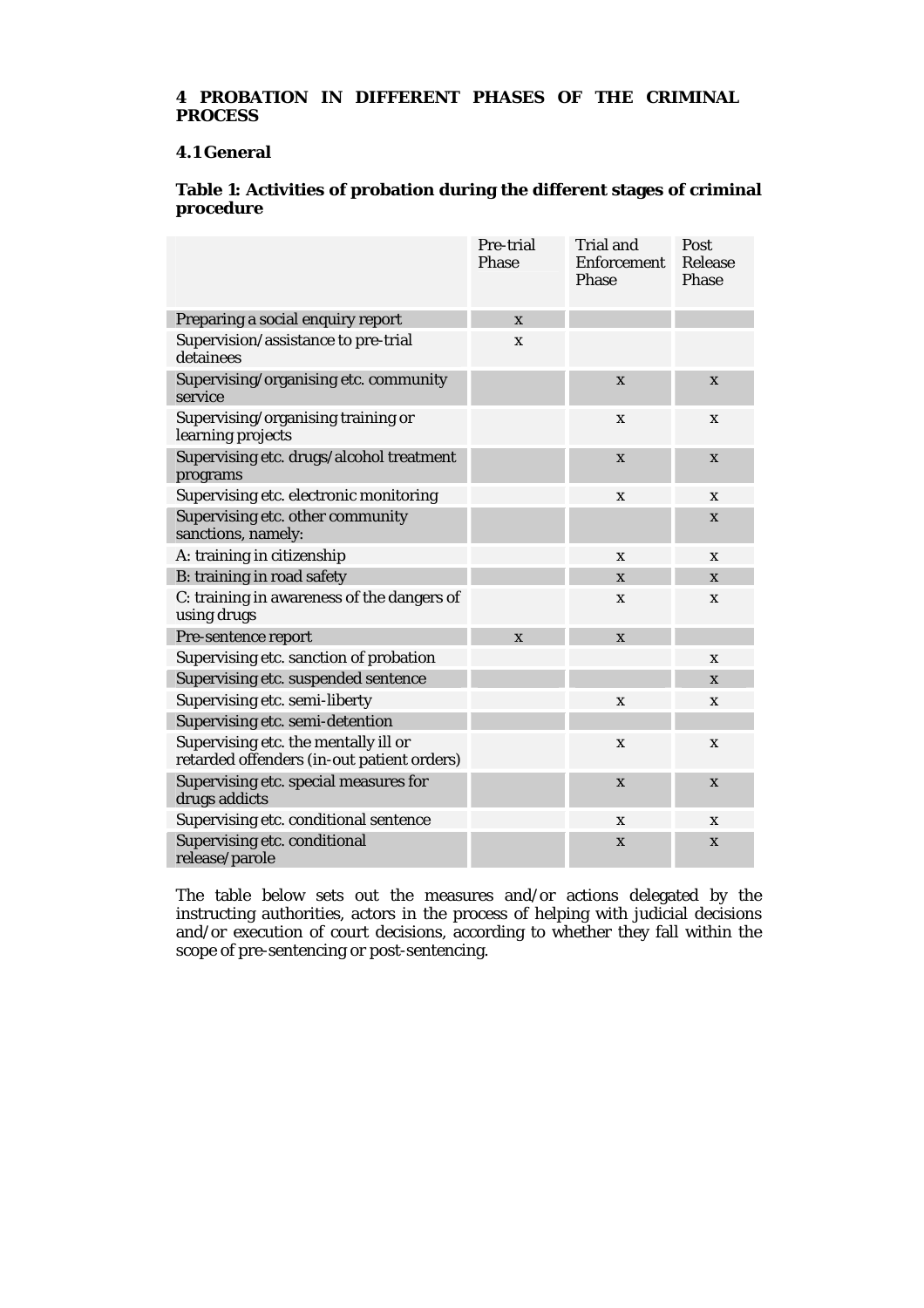# **Table 2**

| <b>Act or Measure</b>                                                                                                  | <b>Requesting or</b><br>Instructing<br>authority(ies)              | Actor(s)                                                            | Pre-<br>sentence | Post-<br>sentence         |
|------------------------------------------------------------------------------------------------------------------------|--------------------------------------------------------------------|---------------------------------------------------------------------|------------------|---------------------------|
| <b>Sentence Advisory Board</b><br>(Permanence<br>d'orientation pénale or<br>POP): conducting rapid<br>social enquiries | <b>Public Prosecutor</b>                                           | SPIP or<br><b>Association</b>                                       | X                |                           |
| <b>Personality enquiry</b>                                                                                             | <b>Public Prosecutor</b><br>Investigating<br>Judge                 | SPIP or<br><b>Association</b>                                       | X                |                           |
| <b>Feasibility study</b><br>(Electronic monitoring)                                                                    | The judge who<br>supervises the<br>execution of<br>sentences (JAP) | <b>SPIP</b>                                                         |                  | X                         |
| Release under court<br>supervision                                                                                     | Investigating<br>judge                                             | SPIP or<br><b>Association</b><br>and/or<br>Police or<br>gendarmerie | X                |                           |
| <b>Criminal mediation</b><br>(Composition pénale)                                                                      | <b>Public Prosecutor</b>                                           | SPIP or the<br>Public<br>Prosecutor's<br>deputies                   | X                |                           |
| Deferment with<br>probation                                                                                            | <b>JAP</b>                                                         | <b>SPIP</b>                                                         | X                |                           |
| Suspended sentence with<br>probation                                                                                   | <b>JAP</b>                                                         | <b>SPIP</b>                                                         |                  | X                         |
| <b>Sentence Execution</b><br>Commission                                                                                | <b>JAP</b>                                                         | <b>SPIP</b> and<br>Prison and<br>Public<br>Prosecutor               |                  | X                         |
| <b>Exclusion from specified</b><br>locations                                                                           | <b>JAP</b>                                                         | <b>SPIP</b>                                                         |                  | X                         |
| <b>Community Service</b><br>Order                                                                                      | <b>JAP</b>                                                         | <b>SPIP</b>                                                         |                  | X                         |
| <b>Temporary release</b>                                                                                               | <b>JAP</b>                                                         | SPIP and<br>Prison                                                  |                  | X                         |
| <b>Conditional release</b>                                                                                             | <b>JAP</b>                                                         | <b>SPIP</b>                                                         |                  | $\mathbf{X}$              |
| <b>Work release</b>                                                                                                    | <b>JAP</b>                                                         | <b>SPIP</b>                                                         |                  | $\boldsymbol{\mathrm{X}}$ |
| <b>Temporary release</b>                                                                                               | <b>JAP</b>                                                         | <b>SPIP</b>                                                         |                  | $\boldsymbol{\mathrm{X}}$ |
| <b>Electronic monitoring</b>                                                                                           | <b>JAP</b>                                                         | <b>SPIP</b>                                                         |                  | $\boldsymbol{\mathrm{X}}$ |
| Socio-judicial<br>monitoring                                                                                           | <b>JAP</b>                                                         | <b>SPIP</b>                                                         |                  | $\boldsymbol{\mathrm{X}}$ |
| Supervision report for a                                                                                               | <b>JAP</b>                                                         | <b>SPIP</b>                                                         |                  | $\mathbf X$               |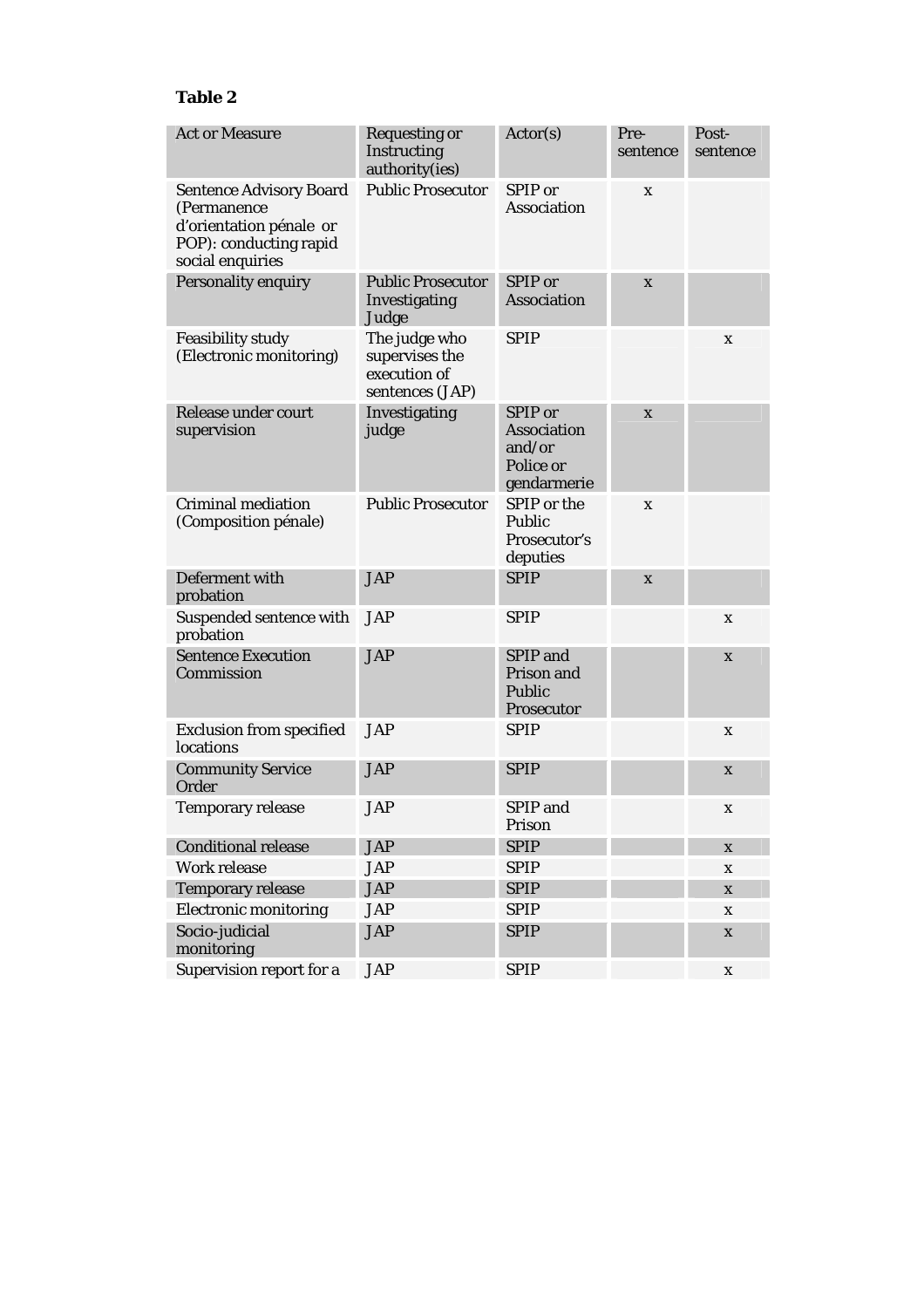| <b>Act or Measure</b>                                                                                                             | <b>Requesting or</b><br>Instructing<br>authority(ies)                                                                                                                                                       | Action(s)                            | Pre-<br>sentence | Post-<br>sentence |
|-----------------------------------------------------------------------------------------------------------------------------------|-------------------------------------------------------------------------------------------------------------------------------------------------------------------------------------------------------------|--------------------------------------|------------------|-------------------|
| convicted person<br>(occasional situation<br>report etc.)                                                                         | <b>Public Prosecutor</b><br>Investigating<br><b>Judge Other</b><br>Judge (eg: Family<br>Court judge [juge<br>aux affaires<br>familiales or<br>JAF], xecution<br>judge [juge de<br>l'exécution or<br>$JE$ ]) |                                      |                  |                   |
| Supervision report for a<br>person awaiting<br>judgment                                                                           | <b>Public Prosecutor</b><br>Investigating<br>Judge                                                                                                                                                          | <b>SPIP</b> or<br><b>Association</b> | $\mathbf{x}$     |                   |
| Allocating and<br>transferring detainee(s),<br>remand prisoner(s) or<br>convicted prisoner(s)                                     | <b>Prison Governor</b>                                                                                                                                                                                      | <b>SPIP</b>                          | X                | X                 |
| <b>Preparation of sentence</b><br>adaptation (including<br>Article D. 49-1 of the<br><b>French Code of Criminal</b><br>Procedure) | <b>JAP</b>                                                                                                                                                                                                  | <b>SPIP</b>                          |                  | X                 |
| <b>Opinions and written</b><br>reports                                                                                            | The judicial<br>authorities<br>The prison<br>authorities                                                                                                                                                    | <b>SPIP</b>                          | X                | $\mathbf{x}$      |

# **4.2 Pre-trial phase**

# **4.2.1 General**

One of the tasks of the SPIPs is to assist in criminal court decisions. In that respect, prior to rendering judgment, various judges (the Public Prosecutor, investigating judge, judge responsible for the execution of sentences and the President of the Assize Court), may instruct it to conduct enquiries or monitoring exercises enabling the sentence to be better tailored to the individual.

- rapid social enquiries (including sentence advisory boards for offenders below 21 years of age) which have become routine since 1 October 2004 for any remand prisoner in the case of an immediate summary trial or initial appearance in court on admission of guilt;
- social and educational assessments prior to judgment;
- personality enquiries;
- supervision of persons who are released under court supervision.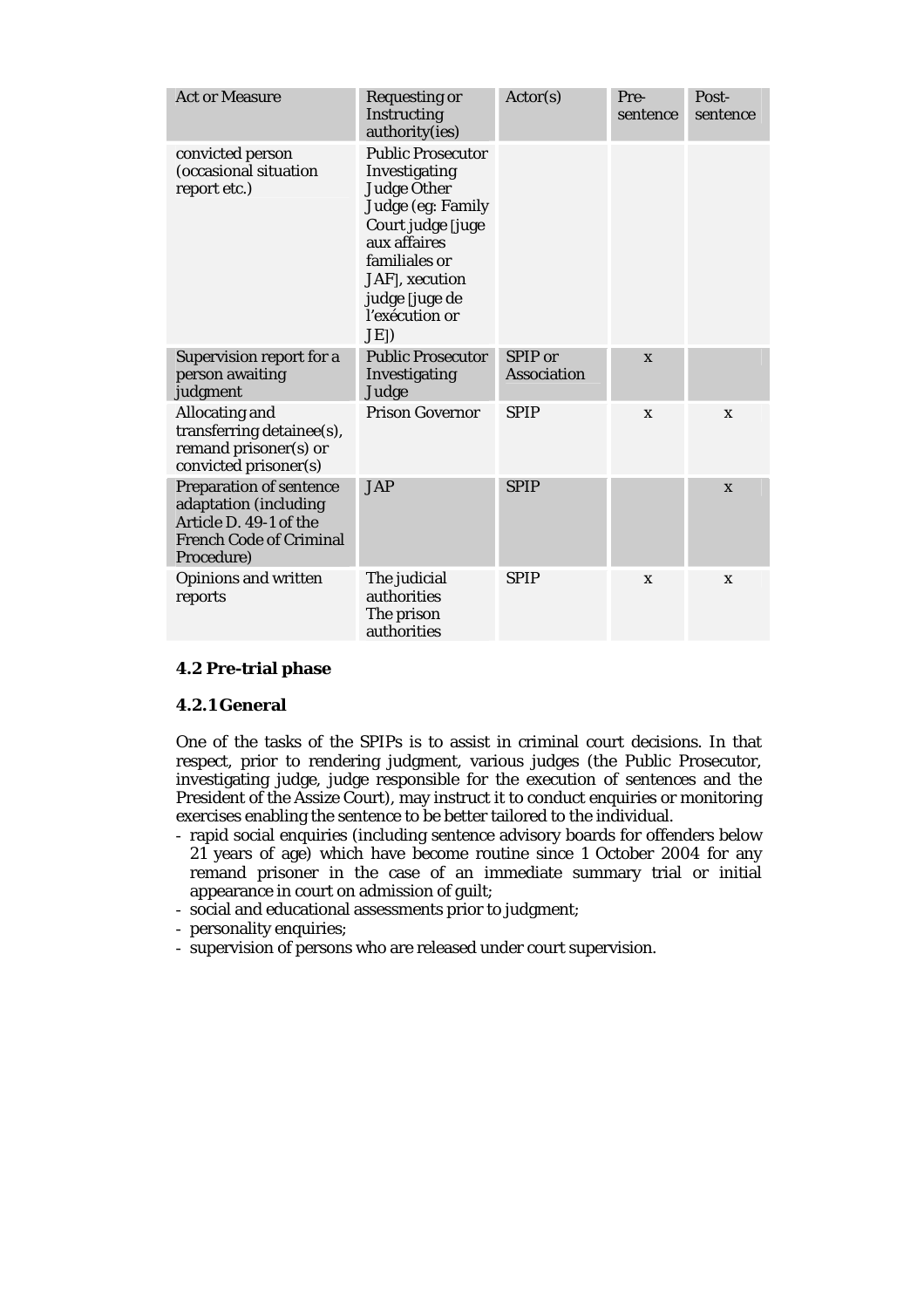Instructed by the courts, the SPIP checks the material, family and social circumstances of persons who are undergoing enquiries and court proceedings in order to enable the measures or sentences to be better tailored to the individual and to help rehabilitate them.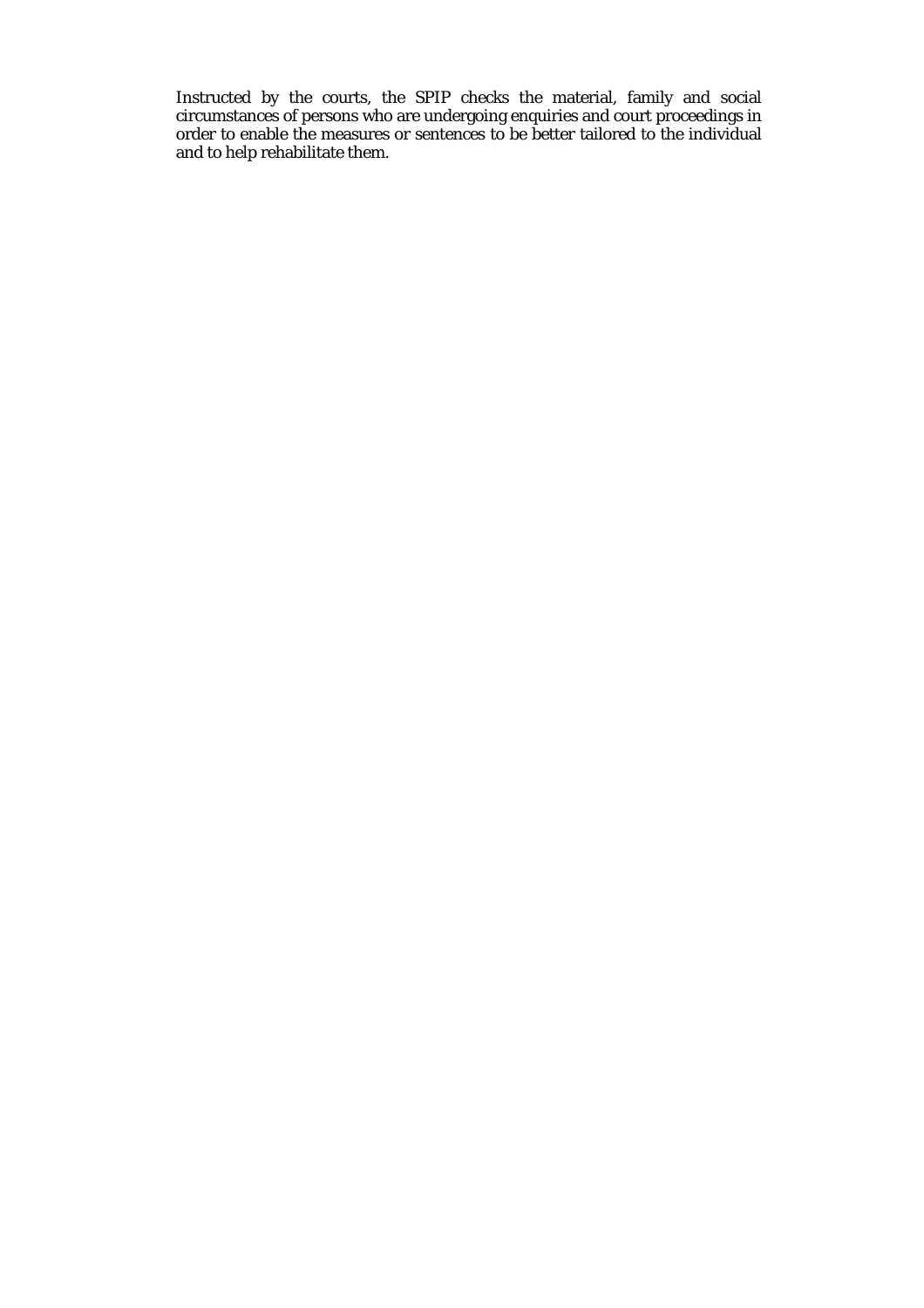# **4.2.1.1 Rapid personality enquiries**

The Act of 9 March 2004 adapting the judicial system to changes in the nature of crime extends the scope of rapid personality enquiries which, until then were compulsory, before any order to be placed in temporary detention, in the case of proceedings against an adult who was under 21 years of age when he committed the offence and where the sentence handed down does not exceed five years' imprisonment. Since 1 October 2004, rapid personality enquiries must be prescribed for any remand prisoner in the event of an immediate summary trial or initial appearance in court on admission of guilt (Article 41 of the French Code of Criminal Procedure). The aim of the rapid personality enquiry is to inform the judge what measures will promote the social rehabilitation of the accused (supervision by social services, accommodation, vocational training placement etc.) and, accordingly, devise alternatives to imprisonment. The fact that rapid personality enquiries have become routine increases the contact that social workers have with the courts and requires a wider range of SPIP duty staff, which can put a strain on the normal operation of the services, particularly in view of the time required. Since the new provisions have come into force, some SPIPs have been able to conduct four times as many rapid personality enquiries in a month as in a year.

# **4.2.1.2 Release under court supervision**

The SPIP is instructed by the investigating judge or the judge responsible for freedom and detention to manage release under court supervision. It is responsible for monitoring and supervising persons who have been released under court supervision and who are subject to certain obligations (responding to summonses, work, attending a course, social and educational measures designed to help his social rehabilitation etc.).

# **4.2.1.3 Deferment with probation (Article 132-63 of the French Criminal Code)**

The court defers pronouncing the sentence and places the accused on probation for a period, which may not exceed one year. During this time, the person is under the supervision of the judge responsible for executing sentences and the SPIP. The report drawn up by the SPIP at the end of probation must provide the judge with as much information as possible to enable him to make decisions that are best suited to the person in their charge.

# **4.3 Trial and enforcement phase**

# **4.3.1 General**

The measures with which the rehabilitation and probation prison service is entrusted are divided into:

- sentence adaptation: a means of executing a sentence of imprisonment that allows convicted prisoners (who meet certain criteria laid down by law) to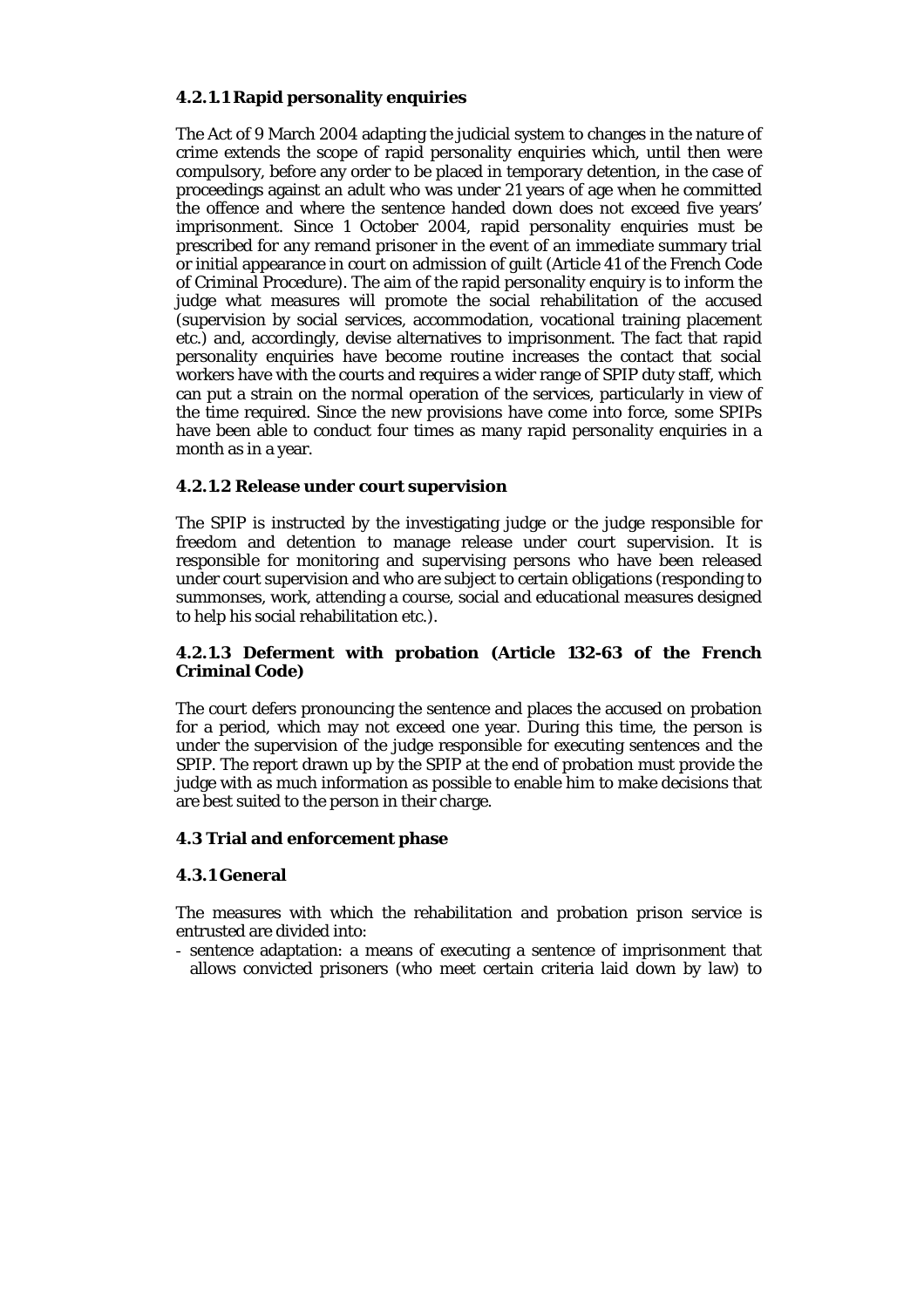work, undergo training, medical treatment or maintain links with family. The adaptation measures may also make the return to freedom easier and thus prevent reoffending;

- alternatives to imprisonment: measures that restrict freedom. In the strict sense, they include supervision by the court, community service, suspended sentence with probation, deferred sentence with probation and judicial monitoring. Legally there are two other measures that restrict freedom: exclusion from specified locations and exclusion from French territory.

# **4.3.1.1 Alternative measures to proceedings**

Pre-sentence penal agreement: this is an alternative to proceedings that is limited to certain offences. It can be compared to "penal mediation" and is part of a restorative approach to justice. The offender can refuse it and if the victim of the offence has been identified, he/she can object to it. It is handled by the Public Prosecutor. It consists of:

- paying a fine;
- handing over to the State the thing that was used to commit the offence or that was designed to commit it or which is the result thereof;
- handing the driving licence or hunting licence over to the registry of the Regional Court;
- carrying out unpaid work on behalf of the community for a maximum of 60 hours within six months or more or undergoing work experience or training in a social, health or professional body for no more than three months within a maximum period of 18 months.

In practice, unpaid work is comparable to a community service order. Moreover, it is to these positions that persons who are subject to criminal mediation are assigned. The Public Prosecutor may appoint a suitably qualified person to implement the criminal mediation. These people are the Public Prosecutor's representatives, mediators and the rehabilitation and probation prison service who can only be appointed in respect of the execution of unpaid work. Accordingly, that involves the same work as for a Community Service Order.

#### **4.3.1.2 Alternative measures to imprisonment**

- Deferment with probation (Ajournement avec probation or AME): This may be ordered by the court that renders judgment in the presence of the accused and with his consent. It consists of deferring pronouncement of the sentence to a later date when the court considers that rehabilitation of the offender is underway, the damage caused is in the process of being compensated and the problem arising from the offence will disappear. The decision concerning the sentence is made no later than one year after the first deferment ruling. Throughout the probation period set by the court, the remand prisoner is monitored by the judge responsible for the execution of sentences who appoints the SPIP to implement the decision. The offender must then comply with general obligations (reply to summonses from the JAP and the SPIP, provide evidence of his means of support, etc.) and specific obligations (compensate the victim, undergo treatment, etc). At the end of the probation period, the SPIP submits a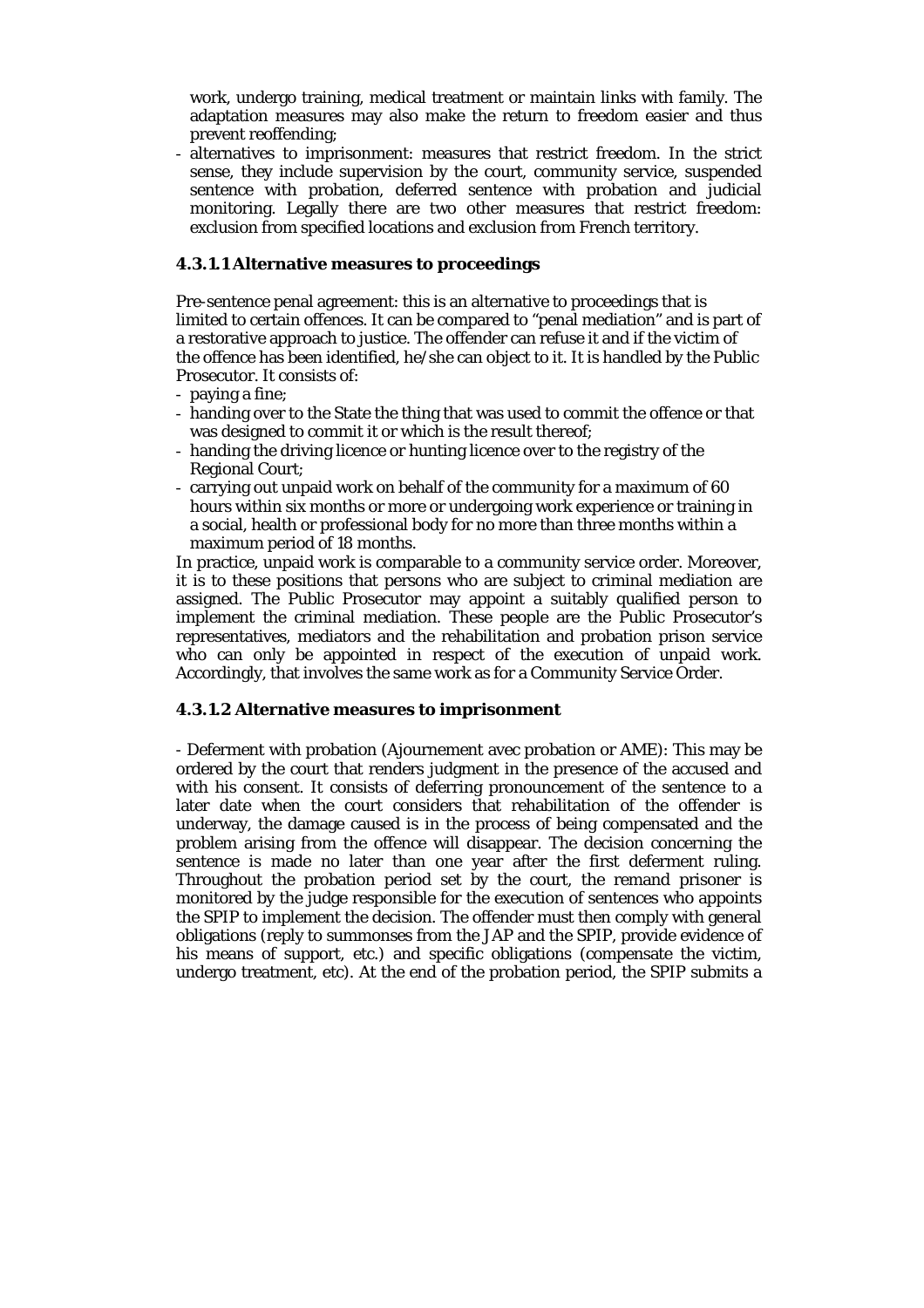report to the JAP on the progress of the measure. If the offender has satisfied the obligations, the court may discharge him. If not, it may convict him or defer sentencing again. In all cases, this measure entrusted to the SPIP involves supervision that is similar to that provided in connection with suspended sentence with probation.

- Suspended sentence with probation (Sursis avec mise à l'épreuve or SME): This is the most frequent measure in the SPIP. It is entrusted to the SPIP and supervised by the JAP. It consists of supervision, aid and assistance. The offender must comply with general and specific obligations that are laid down according to the nature of the offence committed and the offender's personality. The full list of said obligations can be found in Articles 132-44 (general obligations) and Articles 132-45 of the French Code of Criminal Procedure (specific obligations). The court sets the probation period which may not be less than 18 months or more than three years. At the end of that time and provided that the convicted prisoner has complied with his obligations, the sentence is deemed to be nonexistent. The assistance provided is designed to back up the person's own efforts to further his social rehabilitation. It may be practical assistance. It is devised in conjunction with the provisions of ordinary law for which the SPIP acts as an interface. Monitoring it requires regular meetings, updating the case file, working in partnership with the person and providing the judge responsible for executing sentences with a regular report. The frequency of invitations to meetings is laid down in the JAP's guidelines. It may have to be altered in accordance with changes in the convicted prisoner's situation and behaviour.

**-** Community Service Order (Travail d'intérêt general or TIG): Community service is a sentence handed down by the Police Court or Criminal Court to any person who has committed an offence that is liable to imprisonment. Said sentence presupposes the consent of the convicted person who must be present at the hearing and say whether he accepts the principle of community service. It is executed either as the main sentence or in addition to a suspended prison sentence or a category five offence. Community service, which is for between 20 and 120 hours for a police sentence and between 40 and 240 hours for a criminal court sentence, is carried out for a period fixed by the court, limited to a maximum of 18 months. The execution period ends when all the community service has been completed and the sentence is then deemed to be non-existent. It is carried out on behalf of public authorities (State, region, département or district), public bodies (the French State railways (SNCF) or electricity company (EDF) etc.) or associations, which means that the SPIP has to conduct research (seeking Community Service positions and also seeking a reception place that is best suited to the convicted prisoner's personality and situation), and working in close partnership to ensure that the measure is successful.

**-** Exclusion from specified locations (Interdiction de séjour or IS): Exclusion from specified locations includes prohibition from frequenting certain places that are determined by the court. In addition, it includes supervision and assistance, which the SPIPs are responsible for providing.

- Release under court supervision (Contrôle judiciaire or CJ): This is ordered by the investigating judge or the judge responsible for freedom and detention where the matter is referred to him. It is an alternative to imprisonment pending judgment. It is a supervisory measure but it also provides help and assistance. It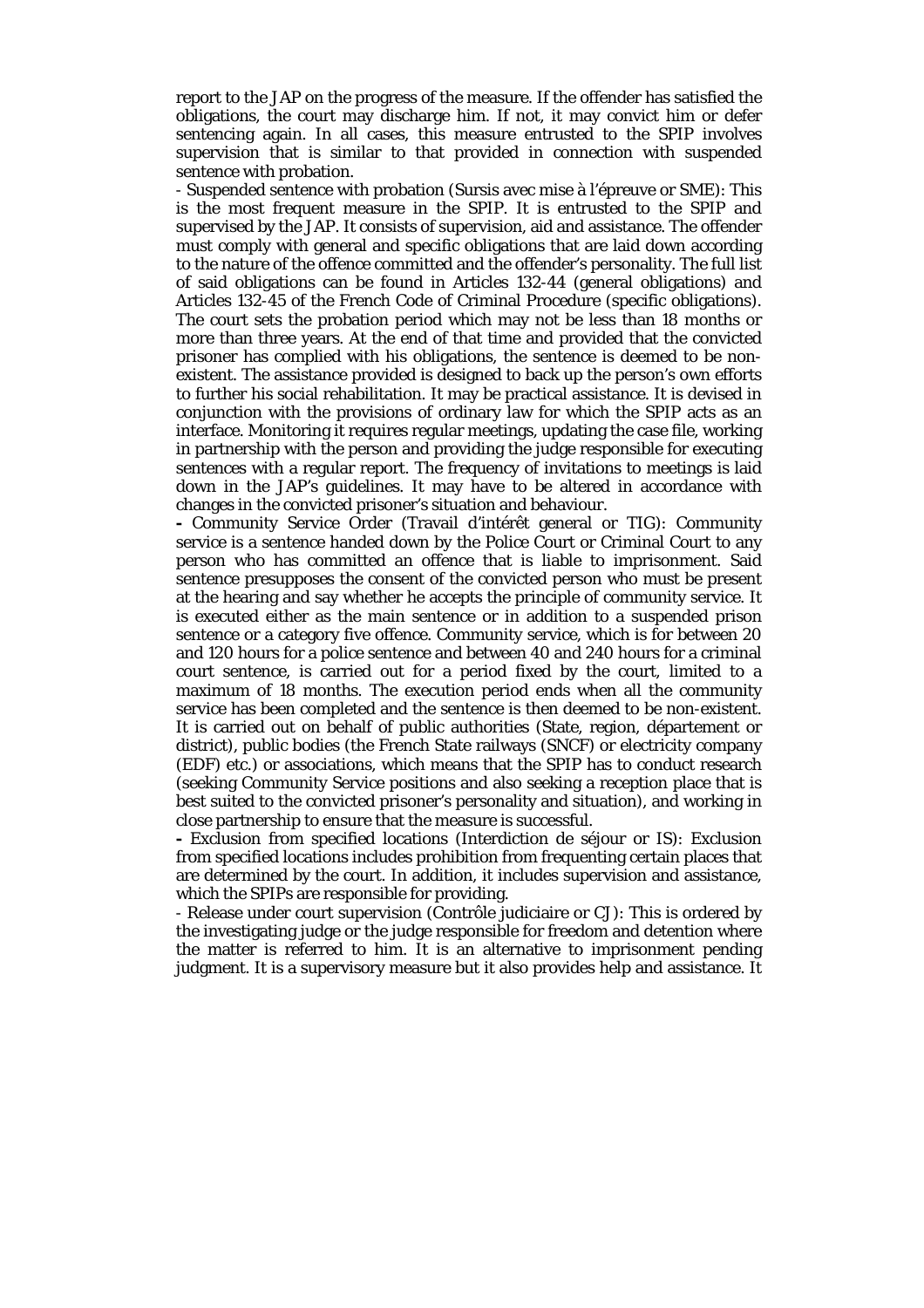often includes obligations (for example, replying to notices to attend a meeting from the SPIP and providing evidence of means of support) and prohibitions (for example, frequenting places or persons). For the SPIP, it means regular meetings, the frequency of which is generally specified in the judge's order, ensuring that the person complies with his obligations and prohibitions and providing support according to his situation.

- Release on parole (Libération conditionnelle or LC): An alternative measure to imprisonment. It may be ordered ab initio by the judge responsible for the execution of sentences pursuant to Article 723-15 of the French Code of Criminal Procedure, after the SPIP has examined the convicted person's situation, or at the time of execution of a sentence of imprisonment or imprisonment of five to twenty years for felony in certain legal circumstances. A person who is on parole is not committed to prison. He is monitored by the judge responsible for the execution of sentences who refers him to the SPIP. The convict must comply with general obligations (reply to summonses from the JAP, the social worker and the SPIP, provide evidence of his means of support, etc.) and specific obligations, which are laid down according to the offence committed and the offender's situation (obligation to compensate the civil party(ies), undergo treatment, not to frequent certain places or associate with certain persons, etc.). For the SPIP, that means the obligation to summon the person to a meeting at intervals defined in the guidelines or instructions of the judge responsible for the execution of sentences (for example, once a month). It involves meetings, updating the person's case file by means of management forms, providing social and educational support in partnership with other government agencies or associations (for example, in order to help with access to housing, treatment, employment etc.) and providing a regular report to the judge responsible for the execution of sentences (six-monthly or occasional situation report, etc.).

- Socio-judicial supervision (Suivi socio-judiciaire or SSJ): Established by the Act of 17 June 1998, socio-judicial supervision is an order specifically made by courts rendering the judgment against delinquents and sex offenders. There may also be an order to undergo medical treatment, in which case the judge responsible for the execution of sentences appoints a coordinating doctor. In the case of a person who is given a custodial sentence, it takes effect on his release. In the case of a suspended prison sentence, it begins when the conviction is final. The term of the socio-judicial supervision is laid down in the judgment. It cannot exceed ten years for misdemeanours and 20 years for crimes. The JAP instructs the SPIP to ensure that the offender complies with his obligations and prohibitions. As for other measures, that involves regular meetings, updating the case file, social and educational support and a regular report to the judge. In addition, where there is an order to undergo treatment it is necessary to work with the coordinating doctor.

- Supervision by the court (Surveillance judiciaire): Established by the Act of 12 December 2005, supervision by the court is defined in Articles 723-29 to 723-37 of the French Code of Criminal Procedure. Supervision by the court is intended for people who are given a sentence that deprives them of their freedom for ten years or more and for which supervision by the court is ordered: the Public Prosecutor may require the judge responsible for the execution of sentences to order that the offender be placed under supervision by the court when he is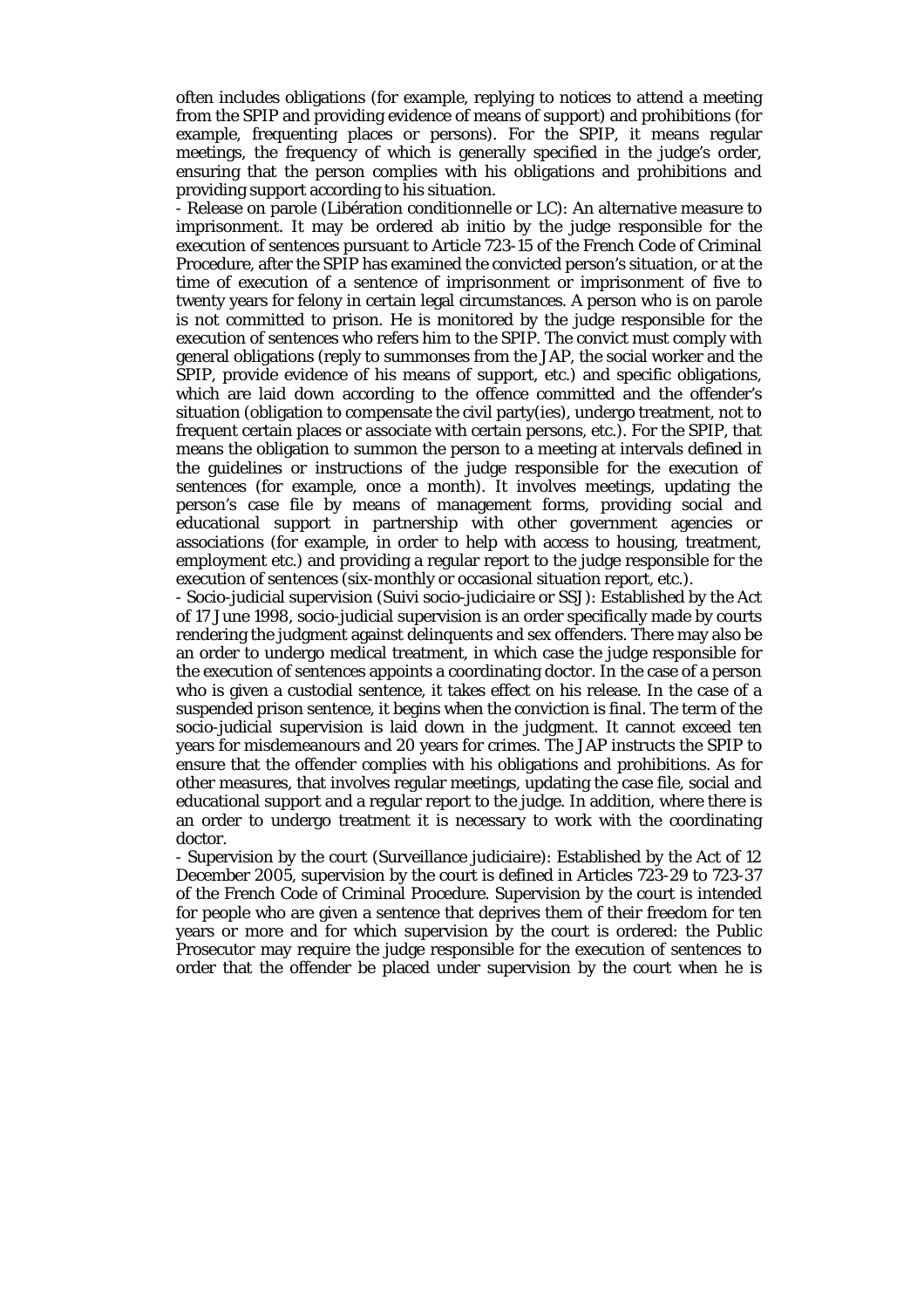released, by way of a safety measure and solely for the purpose of preventing a real risk of reoffending. A convicted person under supervision by the court is subject to obligations (Article 132-44 and 132-45 of the French Code of Criminal Procedure) and the rehabilitation and probation prison service implements the measures to provide him with assistance and supervises him with a view to helping him rehabilitate and checking whether he has done so.

#### **4.3.1.3 Adapted sentences**

- Article 723-15 of the French Code of Criminal Procedure: The French Code of Criminal Procedure provides that any person who is not imprisoned and who has been handed down one or more sentences of imprisonment which, in total, are equal to or less than one year, may have his sentence adapted. The Public Prosecutor provides the judge responsible for the execution of sentences with a copy of the judgment, and, where appropriate, any relevant information. The judge responsible for the execution of sentences then asks the SPIP to investigate the convicted person's material and social circumstances. In practical terms that means at least one notice to attend an initial meeting, checking the evidence provided by the convicted person and drafting a report for the judge responsible for the execution of sentences, all within no more than three months. If there is no sentence that is adapted to the convicted person's circumstances, or for any other reason (for example, there is no reply to the SPIP's notice to attend the meeting), the sentence of imprisonment is executed.

- Temporary release (Permission de sortir or PS): A type of adapted sentence which only concerns prisoners who may be authorised by the JAP to leave prison for up to three (remand prisons) or five days and once a year for ten days (penal institution regime), when they meet the conditions for granting such leave. The decision is made by the court responsible for executing sentences that chairs the sentence execution commission of which the Public Prosecutor and Prison Governor are automatically members. The SPIP is a consultative member and, in that capacity, provides an informed opinion on the inmate's application by advising, inter alia, the judge about his family circumstances etc. Temporary release may be granted in order to maintain family relationships, to prepare for release (interview with an employer), for medical reasons, etc. In exceptional cases, it may be granted for one day (for example in order to attend a close relative's funeral).

- Work release (Placement extérieur or PE): This is a type of adaptation of the sentence for which the offender is imprisoned. The decision is made by the judge responsible for the execution of sentences, either pursuant to Article 723-15 of the French Code of Criminal Procedure or whilst a sentence of imprisonment is being served, when the person meets the statutory conditions (up to less than three years of the sentence to serve in certain conditions). It is offered to a convicted person who can provide evidence of employment, vocational training, continued education, the need to continue treatment or contribute to family life etc. To that end, he is allowed to leave the prison during the time he is working. In some places, the judge responsible for the execution of sentences may allow the prisoner to be housed in a type of accommodation and social reintegration centre (Centre d'Hébergement et de Réinsertion Sociale or CHRS) or at home or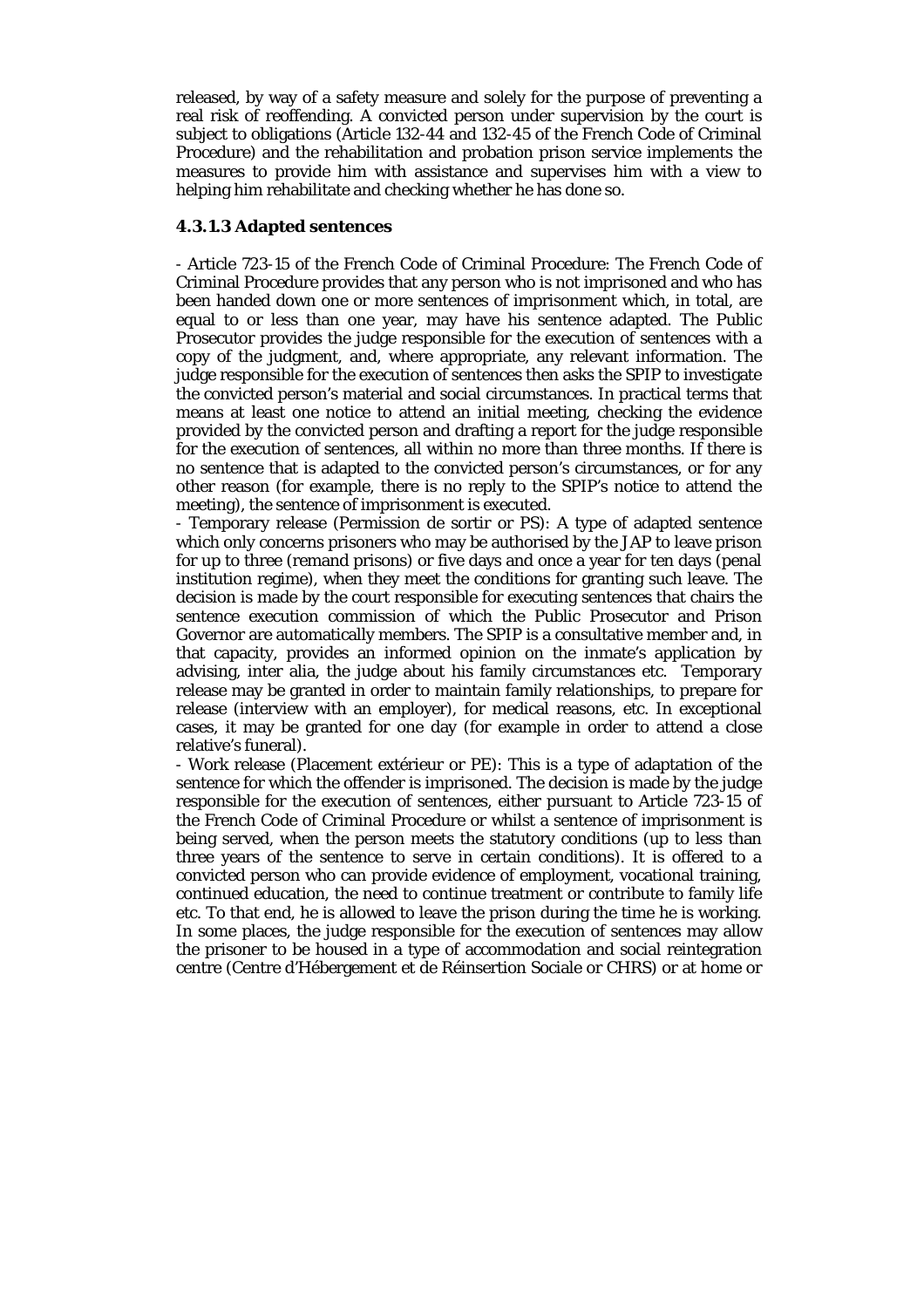with a member of his family. The person is then monitored by a social worker from the SPIP in accordance with the directions of the judge responsible for the execution of sentences. The prison service may pay the partner who provides accommodation for the offender a daily allowance. Unlike day release, work release places the partner (CHRS, employer or training centre, etc.) under an obligation to inform the SPIP of any incident, unauthorised absence etc. This means, on the one hand, that it is informed of the offender's penal situation and on the other, that it has undertaken to abide by the terms and conditions of a work release agreement signed by the partner(s) the Director of the SPIP and the Governor of the offender' prison.

- Electronic monitoring (Placement sous surveillance électronique or PSE): Electronic monitoring (PSE) is a measure that enables a person to be assigned to a given place, at times decided by a judge. PSE may be ordered ab initio; as a type of sentence adaptation, it enables a firm prison sentence to be executed outside a prison, thus protecting the individual's situation (work, training, health, links with family etc.) and complying with any obligations laid down by the judge responsible for the execution of sentences: treatment, compensating the complainants etc. At the request of the JAP, the SPIP is responsible for conducting a feasibility study prior to the decision. It consists of checking whether it is technically possible to fit the equipment and gathering information about the family background. It also provides the judge with all the information he requires to assess the plan and to implement it. In most cases, a home visit is made in order to appraise the situation more closely. After the decision, the SPIP is also responsible for the offender's social and educational follow-up. Said follow-up provides social support, monitors compliance with obligations and ensures that the measure is successful. It requires regular meetings at the SPIP, at the offender's home or by telephone. The SPIP works in partnership with the PSE supervisor in order to effectively monitor the measure, particularly with regard to dealing with warnings of a breach of obligations.

- Temporary release (Semi-liberté or SL): This is an adapted sentence that is often compared to work release in view of the way in which it is implemented. The judge responsible for the execution of sentences may order temporary release pursuant to Article 723-15 of the French Code of Criminal Procedure or whilst a firm prison sentence is being served, where the convicted person meets the statutory conditions. The criteria for granting it are the same as for work release. It may also be ordered directly by the Criminal Court. The person is in prison but is authorised to leave in order to pursue his work or other activities. He is supervised by the SPIP and it involves the same effects as work release in terms of methods of intervention.

- Mobile electronic monitoring (Le Placement sous Surveillance Electronique Mobile or PSEM):

Act no. 2005-1549 of 12 December 2005 on the treatment of those who have repeatedly committed criminal offences, introduced into French law the right to use mobile electronic monitoring. Mobile electronic monitoring (PSEM) must, inter alia:

- check, by where they are located, that the persons being monitored are complying with the obligations and prohibitions laid down by the courts and to immediately detect whether there is failure to comply;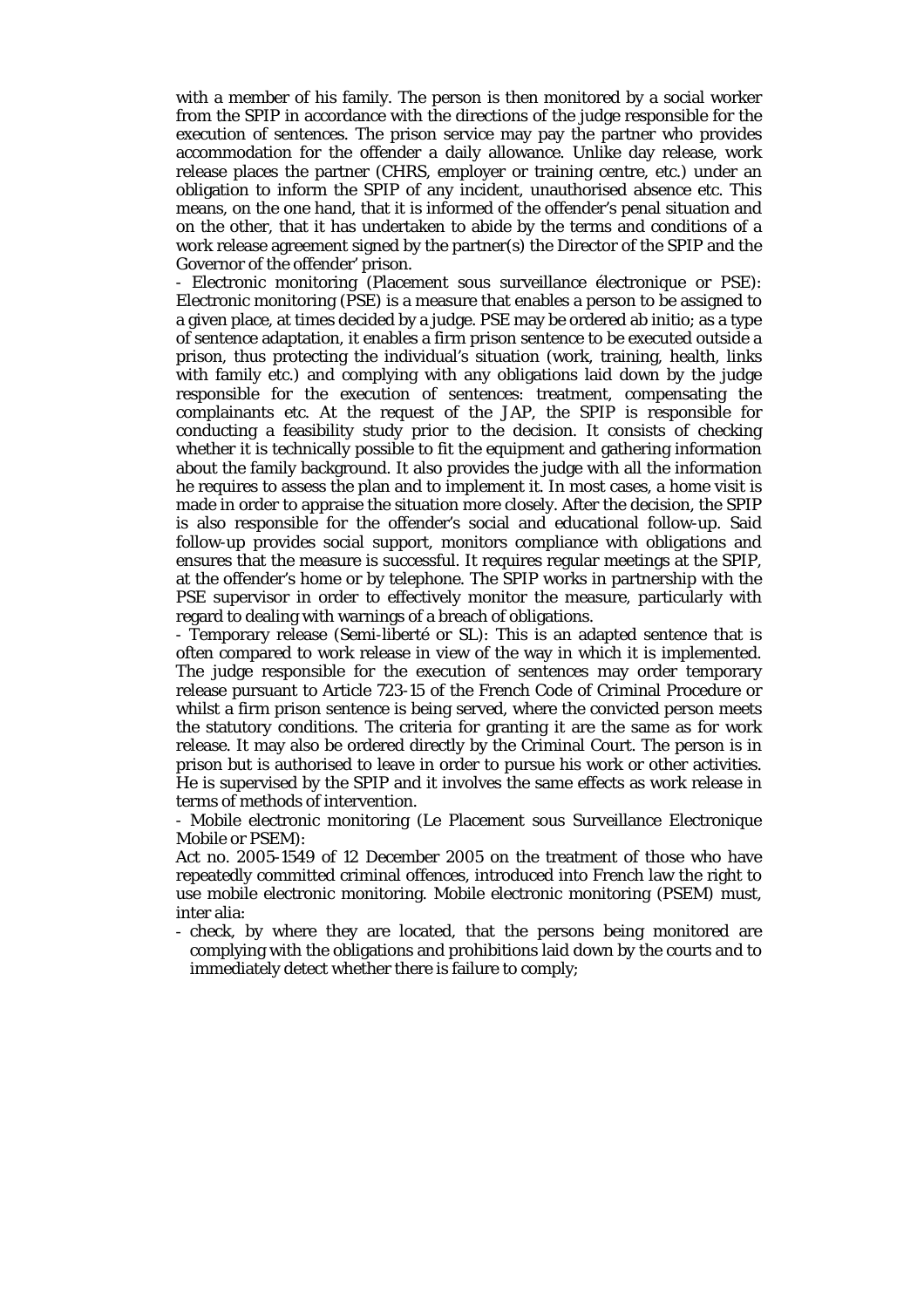- further rehabilitation by the SPIP providing support and monitoring compliance with obligations;
- prevent reoffending;
- be an additional investigation tool.

Use of PSEM is possible in the context of conditional release, socio-judicial monitoring and supervision by the court. For these three measures PSEM is ordered by the court responsible for executing sentences, at the request of the offender, on the directions of the Public Prosecution Department or by the court responsible for executing sentences of its own motion. The social worker compiles the file; a feasibility study is conducted to determine whether the monitoring is possible (family and work-related circumstances, agreement of the people with whom the offender shares his home, monitoring by a therapist etc.). In addition, a technical investigation is carried out in order to check that the technical requirements can be met. At the same time, an examination to assess the level of danger and risk of the person reoffending is ordered. If the court responsible for executing sentences agrees to the measure (conditional release, socio-judicial monitoring or supervision by the court) coupled with a PSEM, it will lay down the obligations and prohibitions relating to PSEM (times, prohibited places, work etc.) according to the individual's situation.

NB: In order that all the measures for which the SPIP is responsible are effective and, in view of certain characteristics linked to the person (no means of getting around, for example) and the environment (for example, a rural area with no transport network between the person's home and the SPIP), it should be noted that the social workers may be required to make home visits. They also have decentralised offices, the number of which is determined according to needs.

# **4.3.2 Pre-sentence report**

In the case of an immediate summary trial or initial appearance in court on admission of guilt, rehabilitation and probation advisers must draft a report which includes family and work-related circumstances of persons undergoing court inquiries, including an advice on potential measures which would seem appropriate in the specific situation. This report is then passed on to the judicial authorities before the trial begins.

# **4.3.3 Probation procedures and processes**

As soon as possible when the sentence is given, the SPIP is informed of new measures, which are dispatched among social workers. During a first meeting with the convicted person, at the SPIP, the rehabilitation and probation adviser presents the service itself and its missions, then gives a thorough explanation of the measure this person has to comply with (i.e. specific obligations such as compensating the complainants, compulsory treatment, obligations such as of work, studying, necessity of vocational training or continued education, various prohibitions i.e. links or contacts with the victims etc.). The CIP compiles data concerning family, social- and work-related circumstances. Given the person's obligations and individual situation, he/she is addressed by the social worker to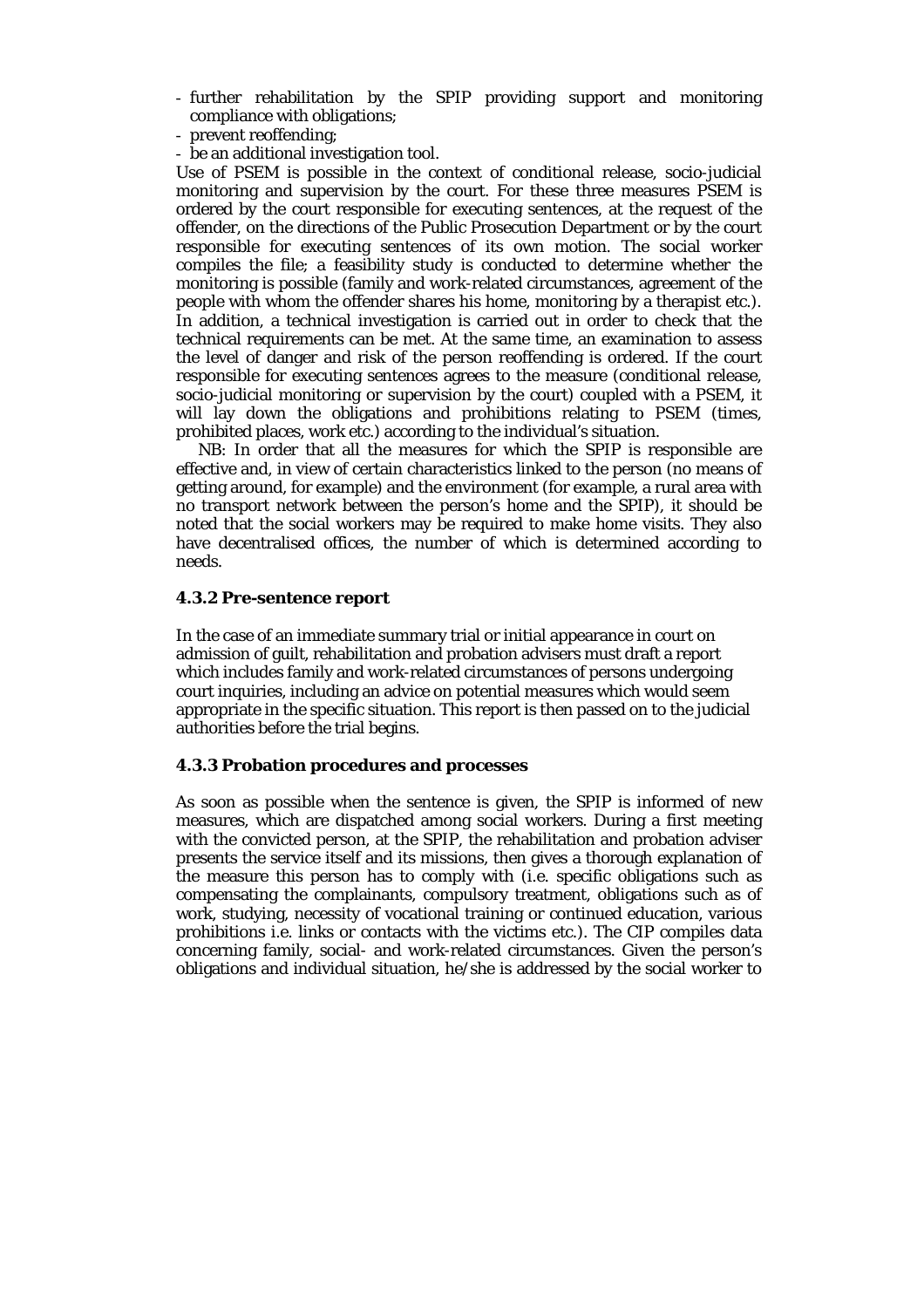partners who are able to deal with specific problems (regarding health, social rehabilitation, housing etc.). The rehabilitation and probation adviser regularly keeps in touch with the person through meetings; and provides the judge responsible for executing sentences with frequent reports, thus keeping her/him informed about the execution of the measure.

 In order to optimize the monitoring of PPMJ with regard to each particular situation, the SPIP have been generalized the so-called "suivi différencié" (individualized supervision) Following a monitoring and evaluation period of three months; files are submitted to an orientation and evaluation committee, chaired by a senior executive of the SPIP. The rehabilitation and probation adviser proposes a supervision option in consideration of the specificities of each situation (personal situation, obligations to comply, present problems or difficulties). There are three possible options: "intensive" (intensif), "periodical" (périodique), or "administrative" (administratif).

 The CIPs have to draw up various reports throughout the monitoring of the measure. Among them, the most important and significant are: biannual report (rapport semestriel), report of incident (rapport d'incident), interim report (rapport ponctuel de situation), final evaluation report (rapport de fin de mesure). Each of these reports include information about judiciary situation, family, and work-related circumstances and supervision follow up (compliance to obligation and the measure itself, supervision proposals). The rehabilitation and probation advisers and SPIP staff use a dedicated software named (APPI), storing the whole information of each file, and which they share with the JAPs and their staff.

#### **4.4 Post-release phase**

An imprisoned convicted person may have his sentence adapted and thus leave prison either definitively (conditional release, work release) or partially (temporary release). These measures have been described in point 4.3.1

### **4.5 Care and aftercare outside the criminal justice system**

The SPIP may be required to intervene even after definitive release; according to Article D. 544 of the French Code of Penal Procedure, any person who is released definitively may request help from the SPIP for six months following definitive release. If necessary, said help is provided in conjunction with and with the involvement of other government services, local authorities and any public or private agencies.

# **5 FINANCES, REGISTRATION, EVALUATION AND OUTSIDE OPINION**

#### **5.1 Fincances**

On 1 January 2006 the Constitutional Bylaw on Budget Acts (LOLF) came into force. Its aim is to make the budget more comprehensible to people and change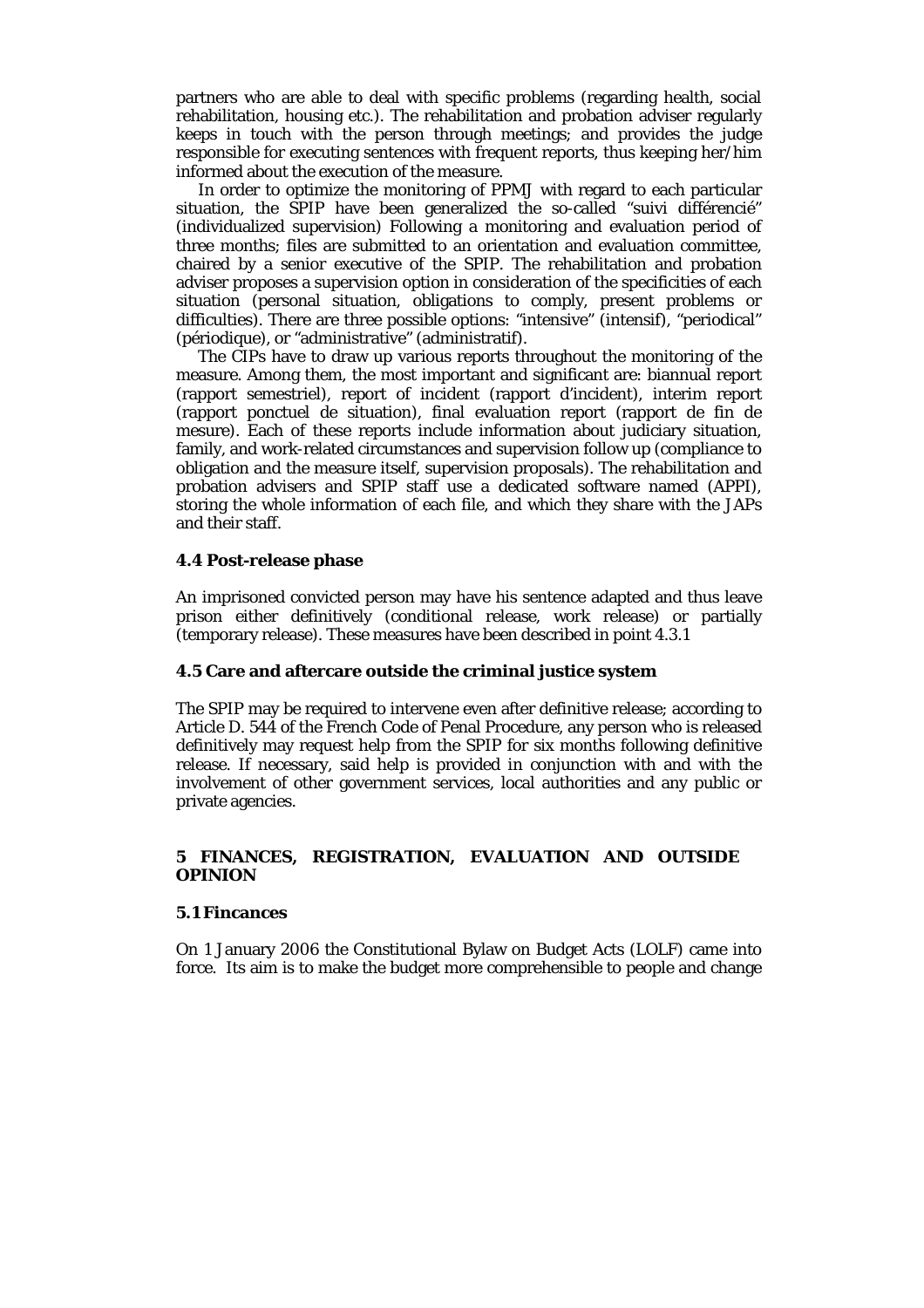from a means-based approach to a results-based approach. As of 1 January 2006, the budget is no longer negotiated according to government department but according to mission. Missions have become Parliament's voting unit. A mission consists of a set of programmes that contribute to a given public policy. Only a provision of a government initiated Budget Act can create a mission. The new Government budget now consists of 47 missions, including ten crossministerial<sup>12</sup> missions. The general budget has  $34$ . To approve the funds requires one vote for each mission, that is to say  $47$  missions =  $47$  votes

 Debate focuses on the programmes of which there are 158 (132 for the general budget). The programme is the operational management framework for public policies. It falls within the remit of a single Ministry and the staff assigned work only for that Ministry (there is no analytical allocation of staff between programmes). The support functions or multipurpose services have been grouped together in the "support for the Ministry's policies" or "policy administration" programmes. The actions that contribute to setting out the purposes of the public policies are specified in each programme. The "justice" assignment has six programmes consisting of 33 actions:

- Administrative Justice (six actions)

- judicial function: Conseil d'État;
- judicial function: Administrative Courts of Appeal;
- iudicial function: administrative courts:
- consultative function;
- research, expertise and services provided to government agencies and authorities function;
- support.
- The Courts (seven actions)
	- handling civil proceedings and rendering judgment;
	- conduct of criminal policy and judgment of criminal cases;
	- cassation;
	- french judicial council (Conseil supérieur de la magistrature;
	- registration of court rulings;
	- support ;
	- training (Ecole Nationale de la Magistrature or ENM, Ecole Nationale des Greffes or ENG).
- Prison service (five actions)
	- custody and supervision of administrated persons;
	- reception of prisoners;
	- assistance for and rehabilitation of administrated persons;
	- support;

1

 $12$  Cross-ministerial assignments consist of programmes that fall within the scope of different ministries.

Example "security" combines the funds of the Ministry of the Interior for the national police and the funds of the Ministry of Defence for the gendarmerie, with an allocation of funds to comparable actions.

The new structure of the Government budget is committed to identifying public policies rather than to finding a management framework that is adapted to current administrative organisations.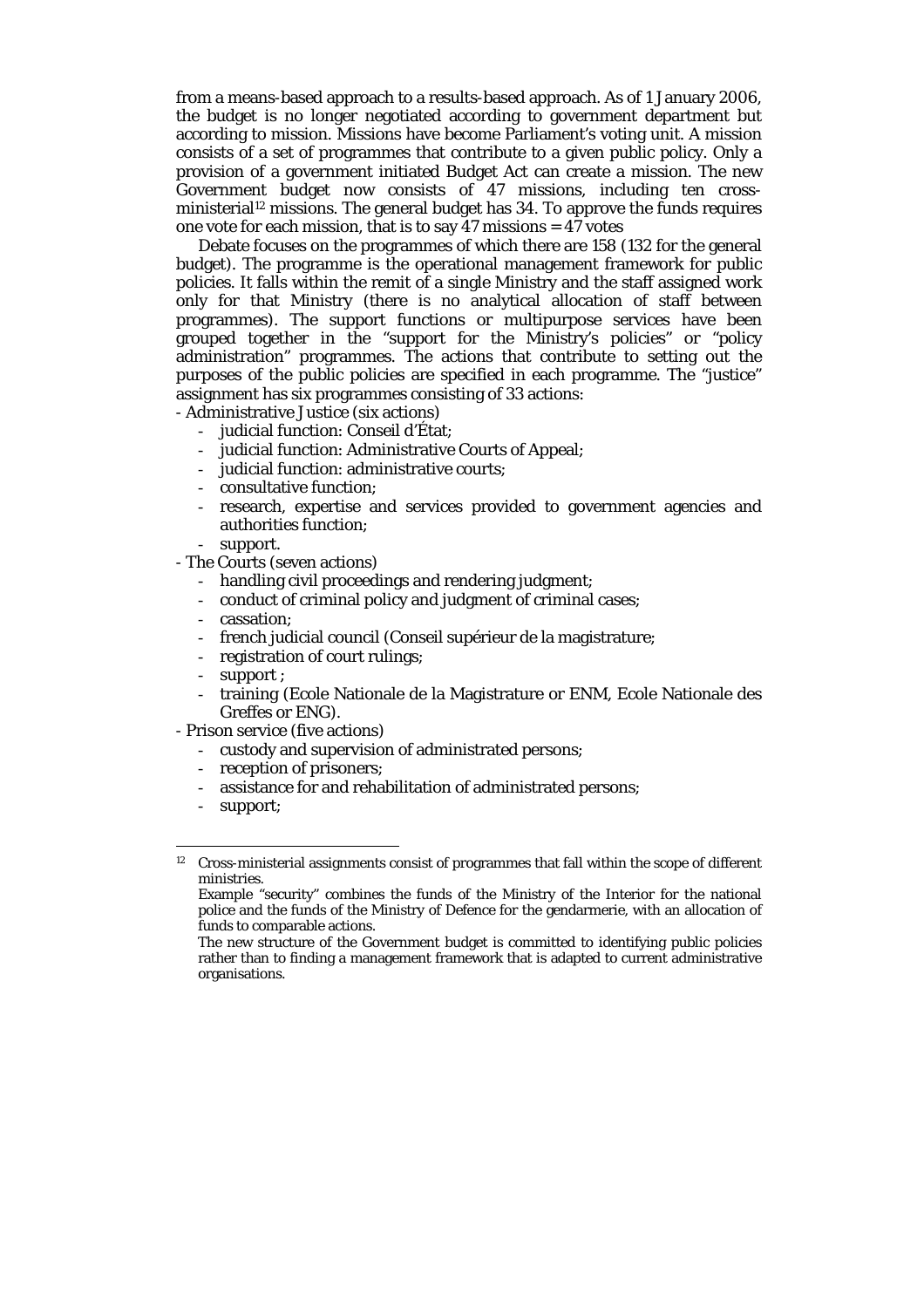- training France's Prison Service School (Ecole Nationale de l'Administration Pénitentiaire or ENAP).
- Judicial protection for young persons (four actions)
	- implementation of judicial measures: young offenders;
	- implementation of judicial measures: young people in danger and young adults;
	- support :
	- Training (Centre National de Formation et d'Etudes or CNFE).

- Access to the law and justice (three actions)

- judicial aid;
- development of access to the law and the local court network;
- victims' aid.
- Support for judicial policies and related bodies (eight actions)
	- government-level: ministries, cabinets, cabinet office, communication;
	- normative work;
	- evaluation, monitoring, research;
	- common administrative management;
	- france's data protection authority (Commission nationale informatique et libertés);
	- supreme Council responsible for overseeing the profession of auditors (Haut Conseil au commissariat aux comptes);
	- order of the Légion d'honneur;
	- order of the Libération.

The aim of the LOLF is to steer management of the State towards results, that is to say, to measure the effectiveness of the government department's action and not just its work. In order to do this, Parliament will be better informed of the performance targets set for each programme, together with performance indicators by which their achievement can be measured. The objectives are political in nature. They are based on a strategy and are the concrete expression of the programme's priorities. Their number is limited for the sake of clarity and they are placed in three categories:

- economic effectiveness: expected benefit of the government action for the citizen;
- quality of service: quality of the service provided to the user;
- efficiency: optimisation of the means employed, the taxpayer's point of view.

The indicators associated with the targets must be relevant and have a strong logical connection with them. A target figure is attached to each performance indicator or a figure to be achieved within a maximum of five years. The new budget structure must give an accurate indication of the resources that the Government is devoting to each policy. Parliament is informed of the targets, performance indicators and funds itemised according to action and type (headings) by means of an annual performance plan (APP) for each programme when the initial Budget Act is examined. A report of the results obtained will be made in the annual performance reports (APR) when the Budget Review Act is examined.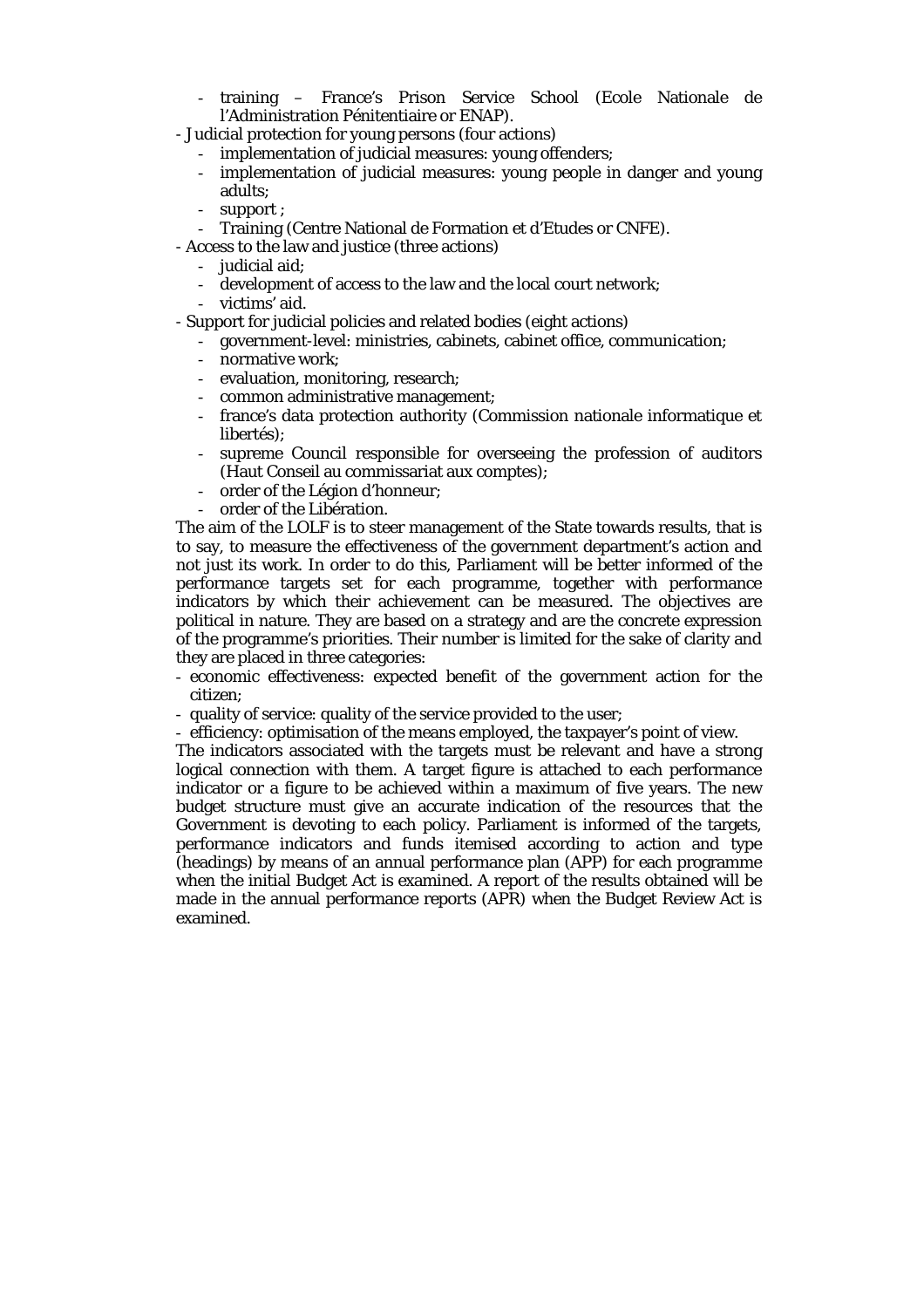| Number and title<br>of each<br>action/sub-action |                                                                        | Heading 2<br>Employee<br>costs | Heading 3<br><b>Operating</b><br>costs | Heading 5<br><b>Investment</b><br>costs | Heading 6<br><b>Dépenses</b><br>d'interventio<br>n | Total<br>for<br>2006 |
|--------------------------------------------------|------------------------------------------------------------------------|--------------------------------|----------------------------------------|-----------------------------------------|----------------------------------------------------|----------------------|
| $\bf{0}$<br>$\mathbf{1}$                         | Custody and<br>supervision<br>of<br>administrate<br>d persons          | 956,510                        | 45.088                                 | 356,977                                 | 6,000                                              | 1,364,575            |
| $\bf{0}$<br>$\overline{c}$                       | <b>Accueil des</b><br>personnes in<br>prison                           | 156.426                        | 349.377                                | 1.471                                   | 1.802                                              | 509.078              |
| $\bf{0}$<br>3                                    | <b>Support and</b><br>reintegration<br>of<br>administrate<br>d persons | 163.151                        | 41.456                                 | 3.121                                   | 32.510                                             | 240.239              |
| $\bf{0}$<br>$\overline{4}$                       | <b>Support</b>                                                         | 71.883                         | 25.545                                 | 7.578                                   | $\Omega$                                           | 105.007              |
| $\mathbf{0}$<br>$\overline{5}$                   | <b>Training</b><br>(ENAP)                                              | 8.721                          | 32.473                                 | 1.844                                   | $\Omega$                                           | 43.039               |
|                                                  | <b>Totals</b>                                                          | 1.356.693                      | 493.940                                | 370.993                                 | 40.313.019                                         | 2.261.941            |

# **Table 3: Presentation per action and title of the funds sought for 2006 Commitment authority**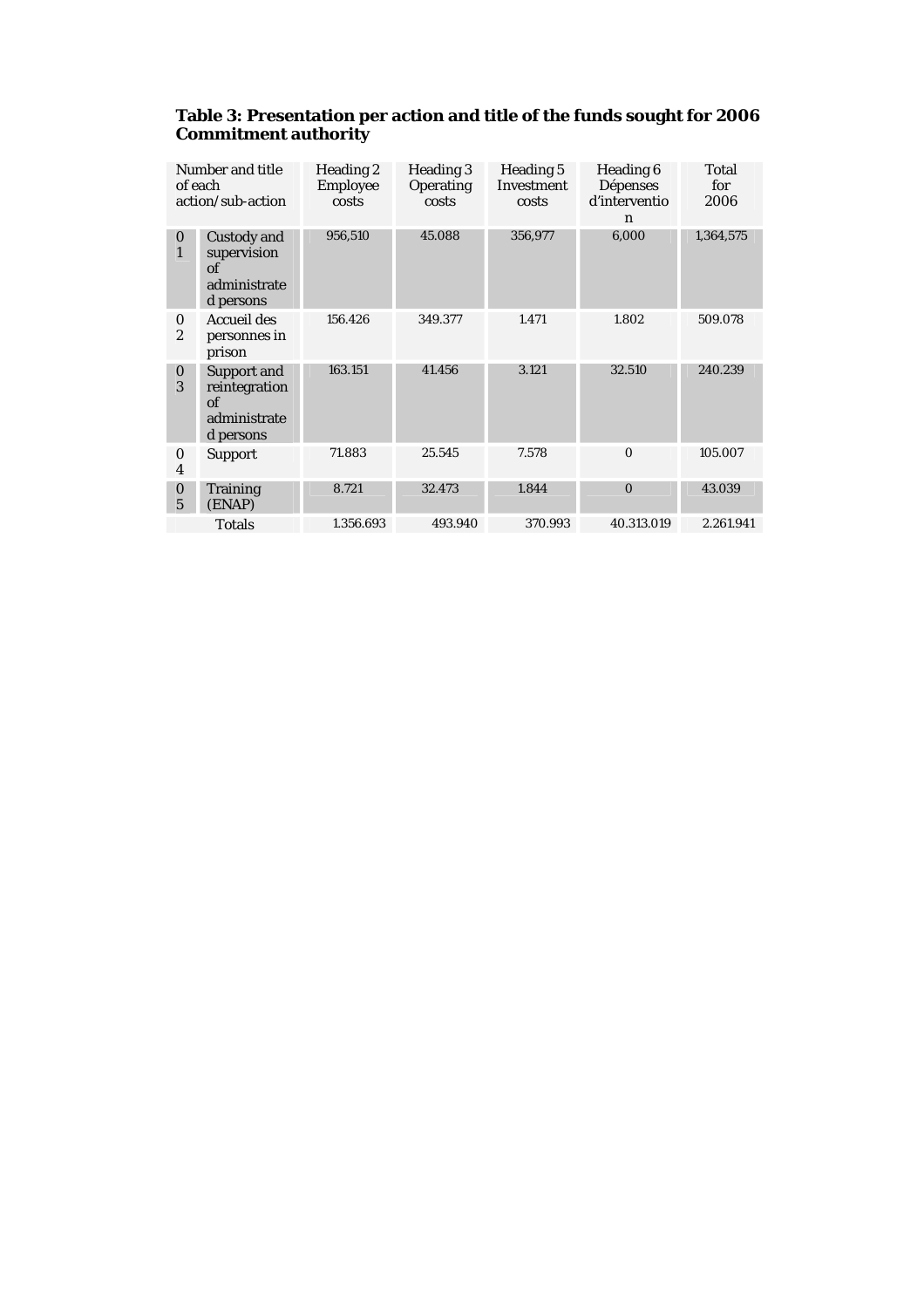| <b>Table 4:</b>                                                         |                                    |                                 |                                         |                                    |                                   |  |  |
|-------------------------------------------------------------------------|------------------------------------|---------------------------------|-----------------------------------------|------------------------------------|-----------------------------------|--|--|
| Number and<br>title of each<br>action/sub-<br>action                    | Heading 2<br><b>Employee costs</b> | Heading 3<br>Operating<br>Costs | <b>Heading 4</b><br>Investment<br>costs | Heading 5<br>Intervention<br>costs | <b>Total for</b><br>2006<br>x1000 |  |  |
| 01 Custody<br>and<br>supervision of<br>administrated<br>persons         | 956,510,436                        | 45,088,031                      | 356,977,475                             | 6,000,000                          | 1,364,575                         |  |  |
| 02 Reception<br>of prisoners                                            | 156,426,929                        | 349,377,56<br>8                 | 1,471,358                               | 1,802,412                          | 509,078                           |  |  |
| 03 Support<br>and<br>rehabilitation<br>of<br>administratio<br>n persons | 163, 151, 583                      | 41,456,131                      | 3,121,528                               | 32,510,607                         | 240,239                           |  |  |
| 04 Support                                                              | 71,883,658                         | 25,545,387                      | 7,578,535                               | $\Omega$                           | 105,007                           |  |  |
| 05 Training<br>(ENAP)                                                   | 8,721,251                          | 32,473,818                      | 1,844,712                               | $\mathbf{0}$                       | 43,039                            |  |  |
| <b>Totals</b>                                                           | 1,356,693,857                      | 493,940,93<br>5                 | 370,993,608                             | 40,313,019                         | 2,261,941                         |  |  |

As the above table shows, the allocation of funds is itemised up to "actions" level but not for the objectives attached to each action. That is why the designers of this new system specify "the link between the budget allocation and the performance objectives is not automatic; the detailed explanation of the results recorded may merely guide the decision".

#### **5.2 A new mechanism for internal management**

The person in charge receives a total, fungible fund allocation for the entire programme.

The total funds are allocated to programme operating budgets (POB), which, more often than not is decentralised. For the prison service, the POBs are created at regional level and the persons in charge are the inter-regional directors. The four stages of management dialogue are:

- the person in charge of the programme (the Director of the prison service) defines and circulates the general framework (objectives, performance indicators, proposed fund allocation) for operational management;
- the person in charge of the POB (inter-regional director) draws up a preliminary budget;
- the person in charge of the programme approves the POB and the funds are allocated;

- the person in charge of the POB draws up an operational management report.

The change from a means-based approach to a results-based approach means that everyone is responsible for defining their mission and an accurate assessment of the resources to be deployed in order to achieve the objectives set and the projected results. The fact that there is no division between the allocation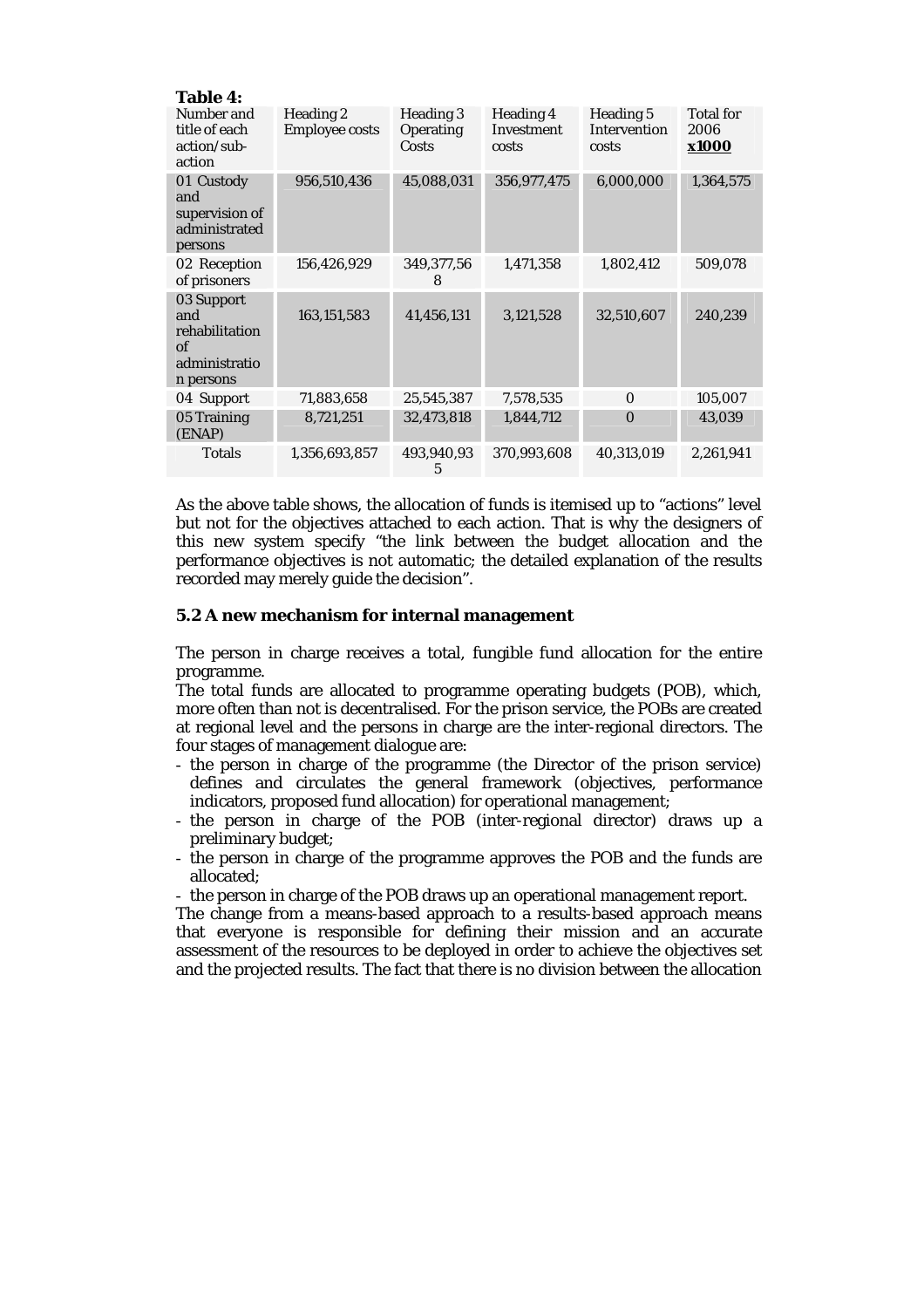of funds or jobs affords new room for manoeuvre. It is also an opportunity to review all the resources allocated to a structure and move towards a tighter controlled management.

#### **7 NEW DEVELOPMENTS**

The services have had to adapt to new laws and regulations, which increasingly favour an activity focussed around the execution of sentences, in particular, by the development of adapted sentences and alternative measures to imprisonment. A certain disparity has been found between the methods of intervention and practices, despite the guidelines that had been introduced by the various circulars and memos that accompanied the creation of the SPIP. Whether it is a matter of different forms of monitoring, assessment, the need to define the service's policies etc. the services apply said guidelines in different ways. Hence a significant disparity in practices.

 Harmonisation of the methods of intervention is at the centre of the policy applied by management of the prison service. Innovative practices have been introduced in many services. It is a matter of reviewing them, sharing them and extending them when they have proved to be appropriate. Harmonisation of the SPIP's methods of intervention will be achieved through discussions between the central prison service and the decentralised services. A project to clarify the tasks of the rehabilitation and probation prison services is currently being drawn up in the prison service; this work will take the form of a new circular. So far as concerns harmonisation of the methods of intervention, a reference manual for the services is in the process of being drawn up.

 The significant increases in staff over the last few years, both administrative and rehabilitation staff (almost 600 rehabilitation and probation advisors are currently being trained and a big increase in the number of training staff is underway), were necessary in order to carry out this harmonisation work, which, in addition to improving the way in which the SPIPs work, will reinforce the policy of devising alternatives to imprisonment and adapted sentences.

#### **8 IMPORTANT PUBLICATIONS**

J.J. Hyest, G. P. Cabanel, *Prisons: une humiliation pour la République*, 2000, Report of the Senate's commission of inquiry on the conditions of detention in prisons, Senate reports, no. 449, la documentation française

J.L. Warsmann: *Les peines alternatives à la détention, les modalités d'exécution des courtes peines, la préparation des détenus à la sortie de prison*. 2003, Parliamentary report to Mr. Dominique Perben, Garde des Sceaux, Minister for Justice, la documentation française

A. Chauvenet, *Contraintes et possibles: les pratiques d'exécution des mesures en milieu ouvert*, 1999, Centre National de Recherche Scientifique (CNRS)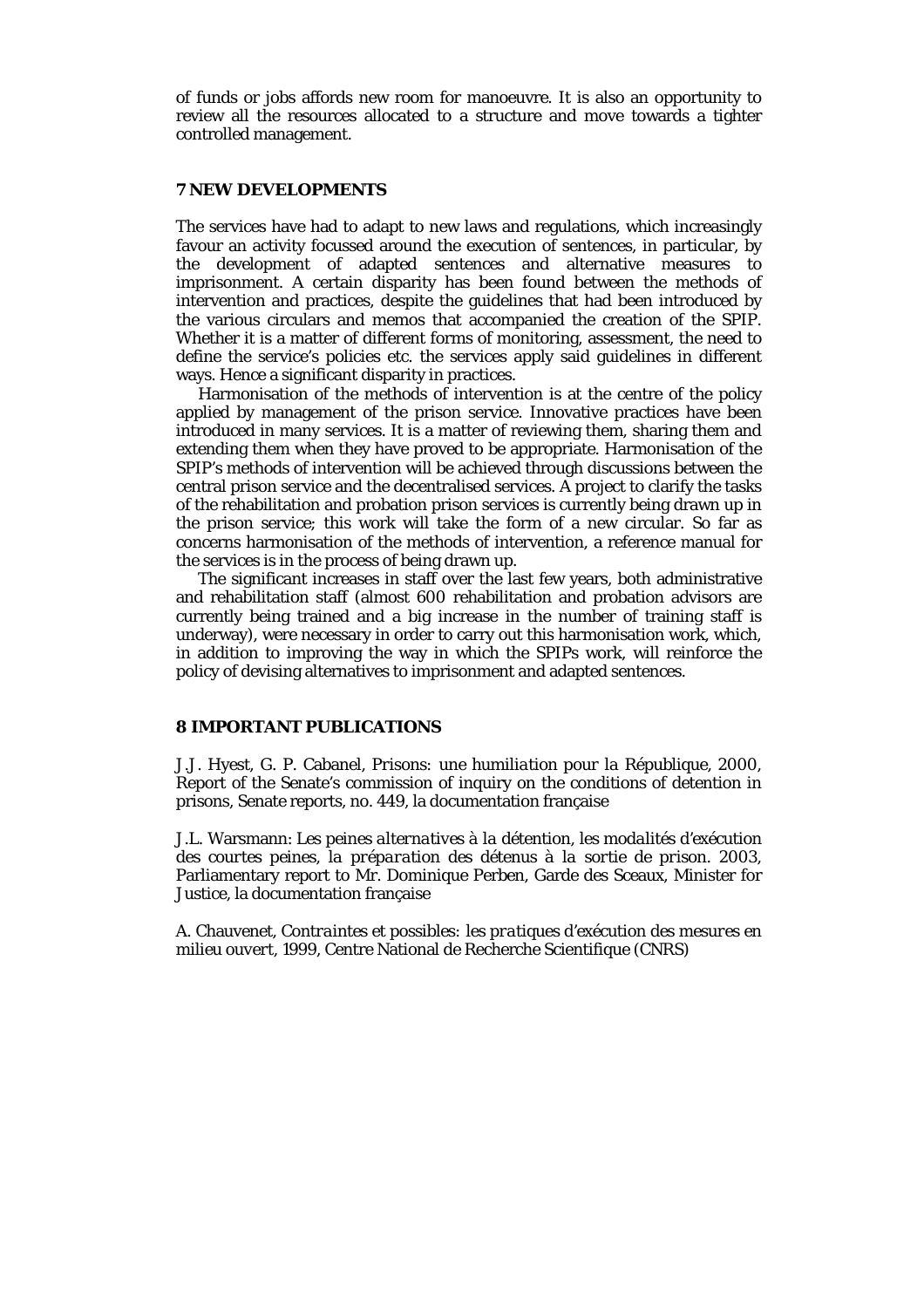Commission Nationale Consultative des Droits de l'Homme, *Les alternatives à la detention*, January 2007.

P. Couvrat, *Qquelques propos sur les nouveaux services pénitentiaires d'insertion et de probation*, revue de sciences criminelles et de droit comparé, no.3 July-Sept 1999, p. 626

### **9 CONTACT DETAILS**

National Partner Assosications of the prison service management (assistance provided to inmates and those leaving prison)

A.N.V.P Association nationale des visiteurs de prison (French prison visitors' association) 1 bis, Rue de Paradis 75010, Paris Tel: 01 55 33 51 25 Fax: 01 55 33 15 33

AUXILIA Distance learning association for handicapped prisoners 102, Rue d'Aguesseau, 92100 B Boulogne Tel: 01 46 04 56 78 Fax: 01 46 04 18 22

CLIP Prison computer club (introducing prisoners to IT and training them) 12-14 Rue Charles Fourier, 75013 B Paris Tel: 01 45 88 56 00

COURRIER DE BOVET pen pals for prisoners B.P. 300 Etoile, 75770 B Paris cédex 16 Tel: 01 40 67 11 98 Fax: 01.40.67.11.37 cdbovet@club-internet.fr

CROIX ROUGE FRANCAISE French Red Cross 1, Place Henry Dunant, 75384 B Paris cedex 08 Tel: 01 44 43 11 00 Fax: 01 44 43 14 44 (pdce

F.A.R.A.P.E.J. federation of prison and justice thought action associations 68, Rue de la Folie Régnault, 75011 B Paris Tel: 01 55 25 23 75 Fax: 01.55.25.23.76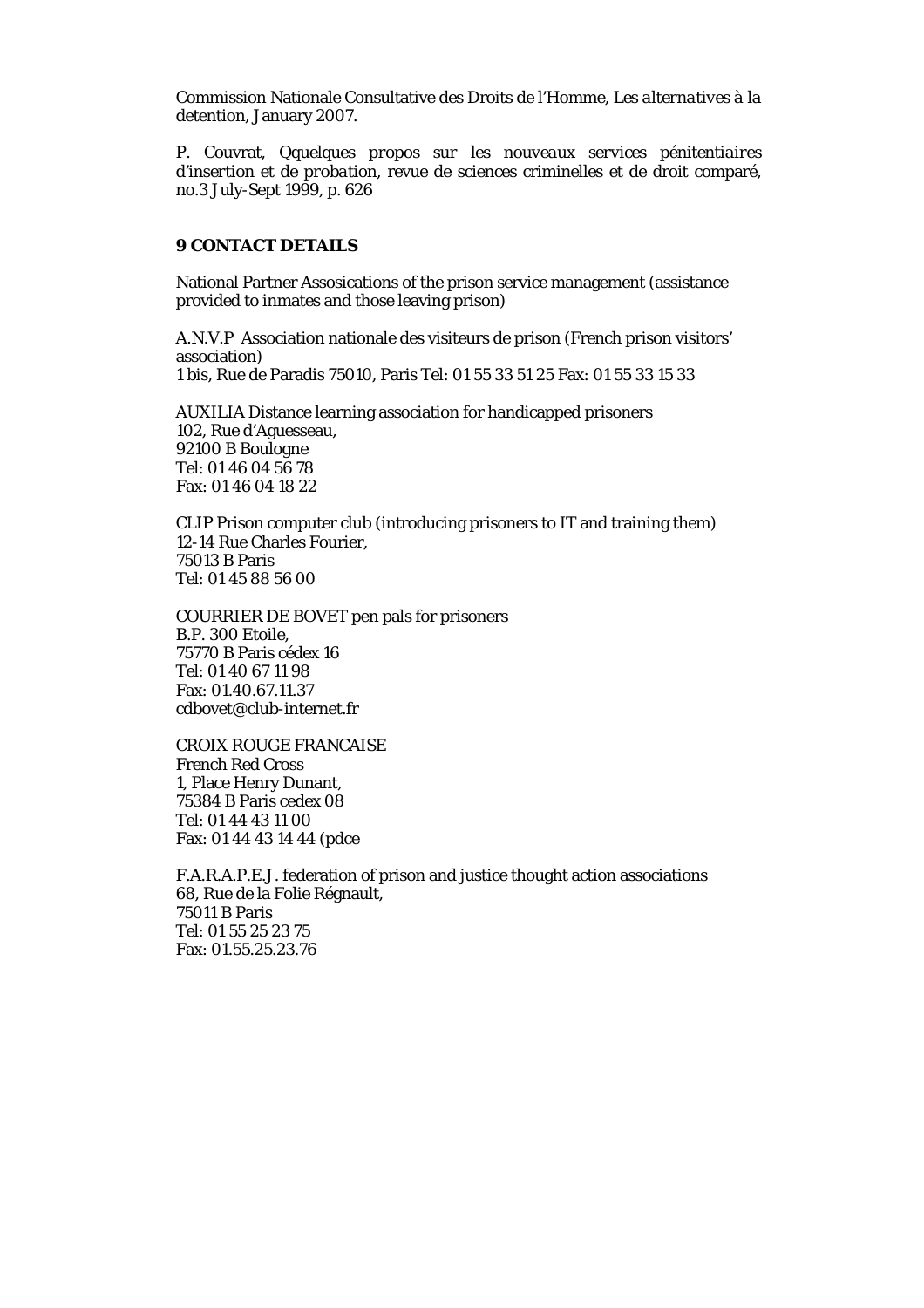FNARS National federation of reception and social rehabilitation associations 76, Rue du Faubourg Saint Denis, 75010 B Paris Tel: 01 48 01 82 00 Fax: 01 47 70 27 02

FREP Fédération des relais enfants-parents An organisation working on behalf of children separated from an imprisoned parent 4-6, Rue Charles Floquet B.P. 38 92122 B Montrouge Cédex Tel: 01 46 56 79 40 Fax: 01 46 56 29 10 repidf@club-internet.fr

G.E.N.E.P.I National student group for the education of prisoners 12-14 Rue Charles Fourier 75013, Paris Tel: 01 45 88 37 00 Fax: 01 .45 .88 .96 .86

SECOURS CATHOLIQUE Caritas France 106, Rue du Bac 75341, Paris Cédex 07 Tel: 01 45 49 73 00 Fax: 01 45 49 94 50

UFRAMA National union of regional federations for the accommodation of families and friends of prisoners 8, passage Pont Amilion 17100, Saintes Tél/ Fax: 05 46 92 11 89

CIMADE 176, Rue de Grenelle 75007, Paris Tel: 01 44 18 60 50 Fax: 01 45 56 08 59

SECOURS POPULAIRE FRANCAIS 9 - 11, Rue Froissart 75140, Paris Cédex 03 Tel: 01 42 78 50 48

Ministère de la Justice 13 place Vendôme 75042 Paris cedex 1